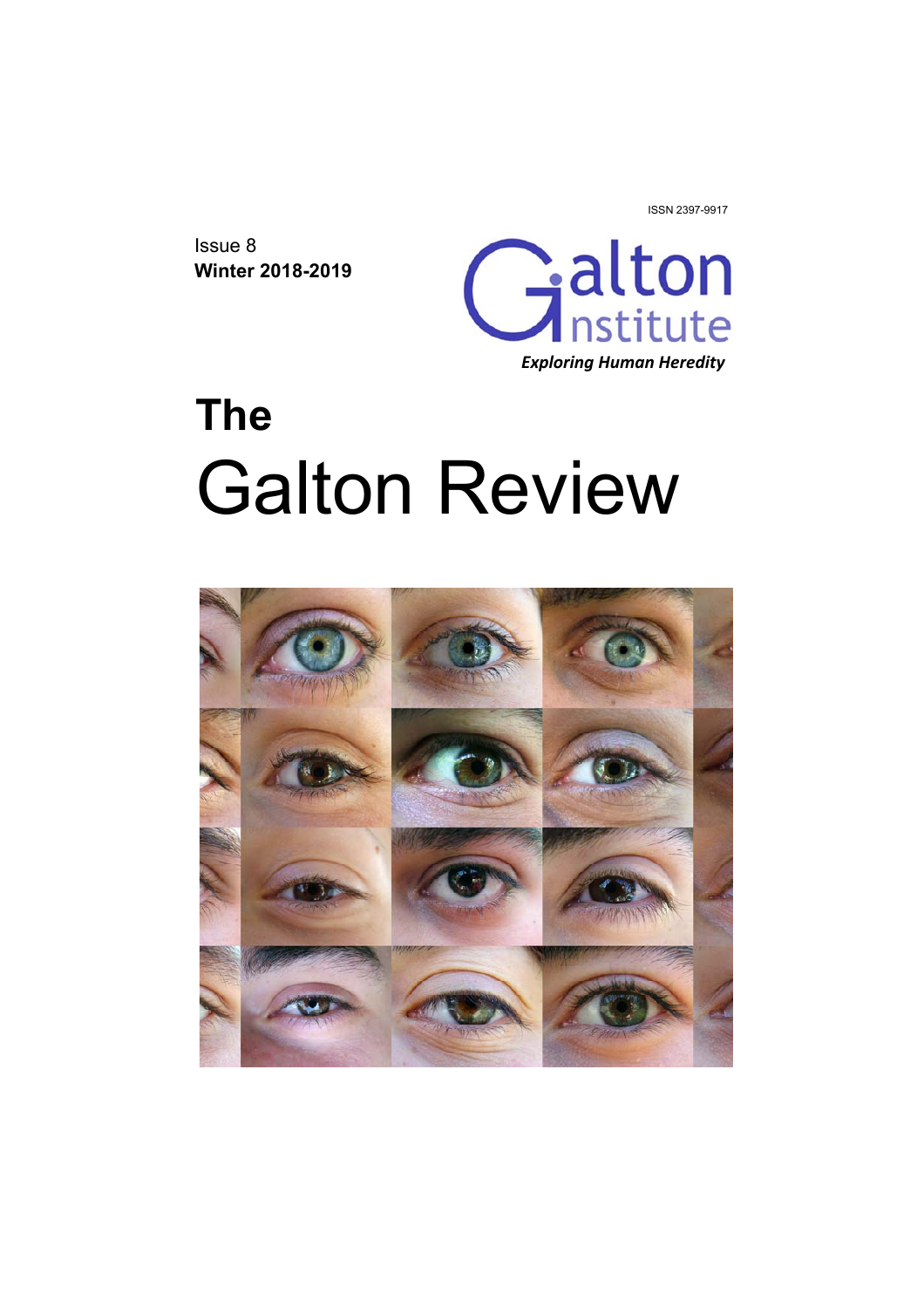## **CONTENTS**

| Editorial                                                                                                          | 3  |
|--------------------------------------------------------------------------------------------------------------------|----|
| Galton Institute Conference 2018<br><b>Genome Editing</b>                                                          | 4  |
| Meeting to celebrate the centennial of R.A. Fisher's<br>1918 paper on the theory of quantitative trait inheritance | 13 |
| Book Review: <b>Who are we and how we got here</b>                                                                 | 20 |
| Book Review: Women in Science                                                                                      | 23 |
| African Society of Human Genetics -<br>10th Scientific Meeting                                                     | 24 |
| 41st Research Students' Conference<br>in Probability and Statistics                                                | 27 |
| Dates for 2019                                                                                                     | 28 |

**Front Cover Image**: Depositphotos.com

| Published by:                                                   |                                        |  |
|-----------------------------------------------------------------|----------------------------------------|--|
| The Galton Institute, 19 Northfields Prospect, London, SW18 1PE |                                        |  |
| Tel: 020 8874 7257                                              | www.galtoninstitute.org.uk             |  |
| General Secretary: Mrs Betty Nixon                              |                                        |  |
| Review Editor: Mr Robert Johnston                               | executiveoffice@galtoninstitute.org.uk |  |
|                                                                 |                                        |  |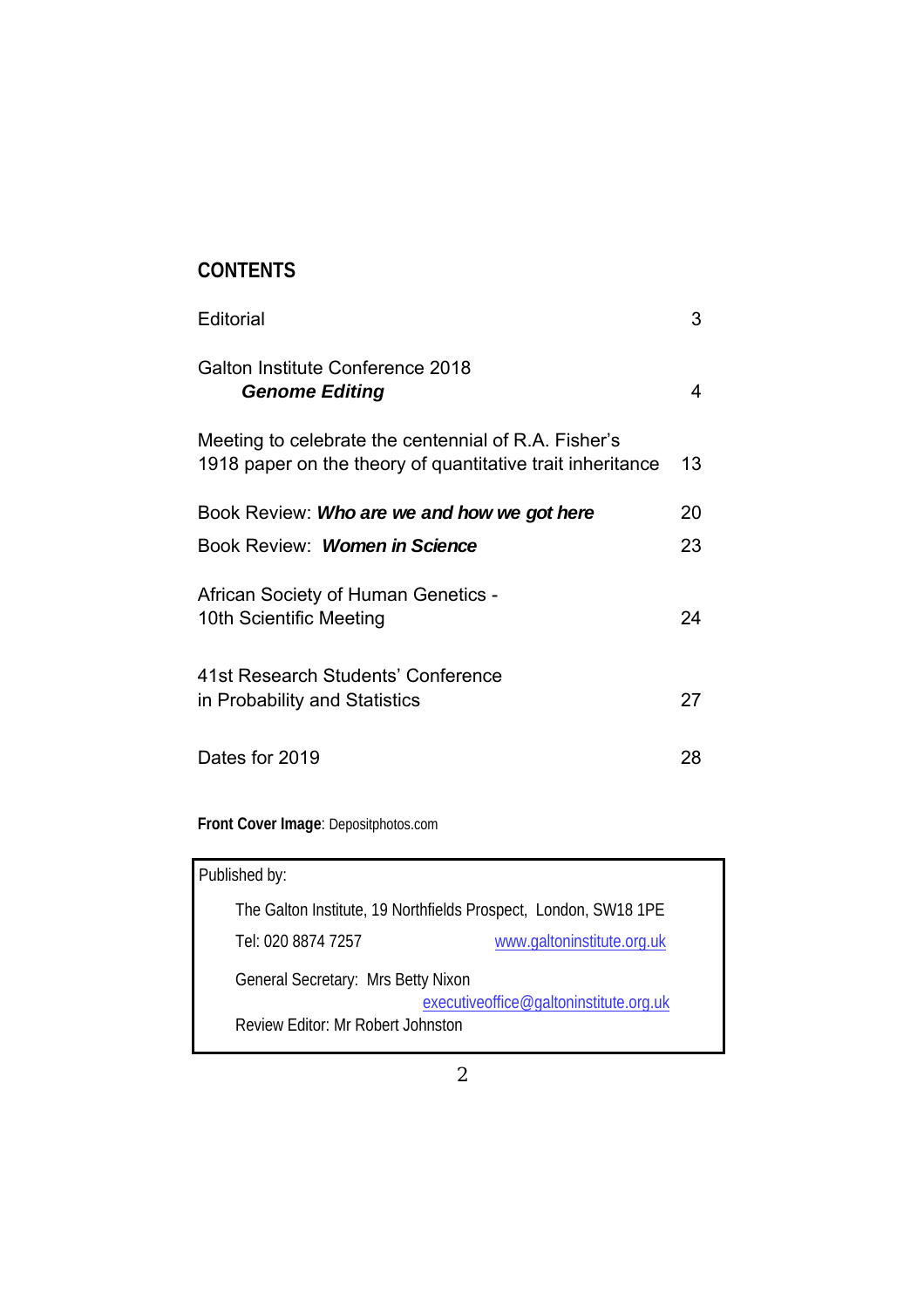## **EDITORIAL**

2018 was a busy year for the Galton Institute but 2019 promises even more. In June we shall stage our third Biennial Teachers' Conference in Manchester, covering a range of topics which should be invaluable to those teaching Biology in secondary schools. In October, our Annual Conference, organised by **Professors David Coleman, Dallas Swallow and Caroline Relton**, concerns the subject of *New Light on Old Britons* and promises to be another excellent event. Details of both conferences can be found under 'Future Events' on our website.

Also on our website are podcasts by all the speakers at the 2018 Annual Conference on *Genome Editing*. A full-house at the Royal Society in October witnessed some outstanding speakers including the Galton Lecturer, **Professor Robin Lovell-Badge**. A full report of all the talks can be found in this issue.

We also have a detailed report of the Fisher Memorial Trust meeting that took place in Edinburgh. This explored the considerable legacy of the work of RA Fisher. The event was well attended and was co-sponsored by the Galton Institute.

I'm pleased to report there are also two book reviews in this issue. **Professor Andrew Read** reviews **David Reich's 'Who we are and how we got here'** while sixth-former **Maddie Bristow** gives us her thoughts on **'Women in Science: 50 Fearless Pioneers Who Changed the World',** written and illustrated by **Rachel Ignotofsky.**  I'm most grateful to both for their valuable contributions.

I also recommend the latest booklet in the series 'Genetics in Medicine'. This one concerns 'Epigenetics and Gene Regulation' and, as previously, was written by **Helen Middleton-Price, Dian Donnai and Andrew Read**. It can be viewed on our website or, if you prefer a hard copy, please contact the General Secretary.

 **Robert Johnston**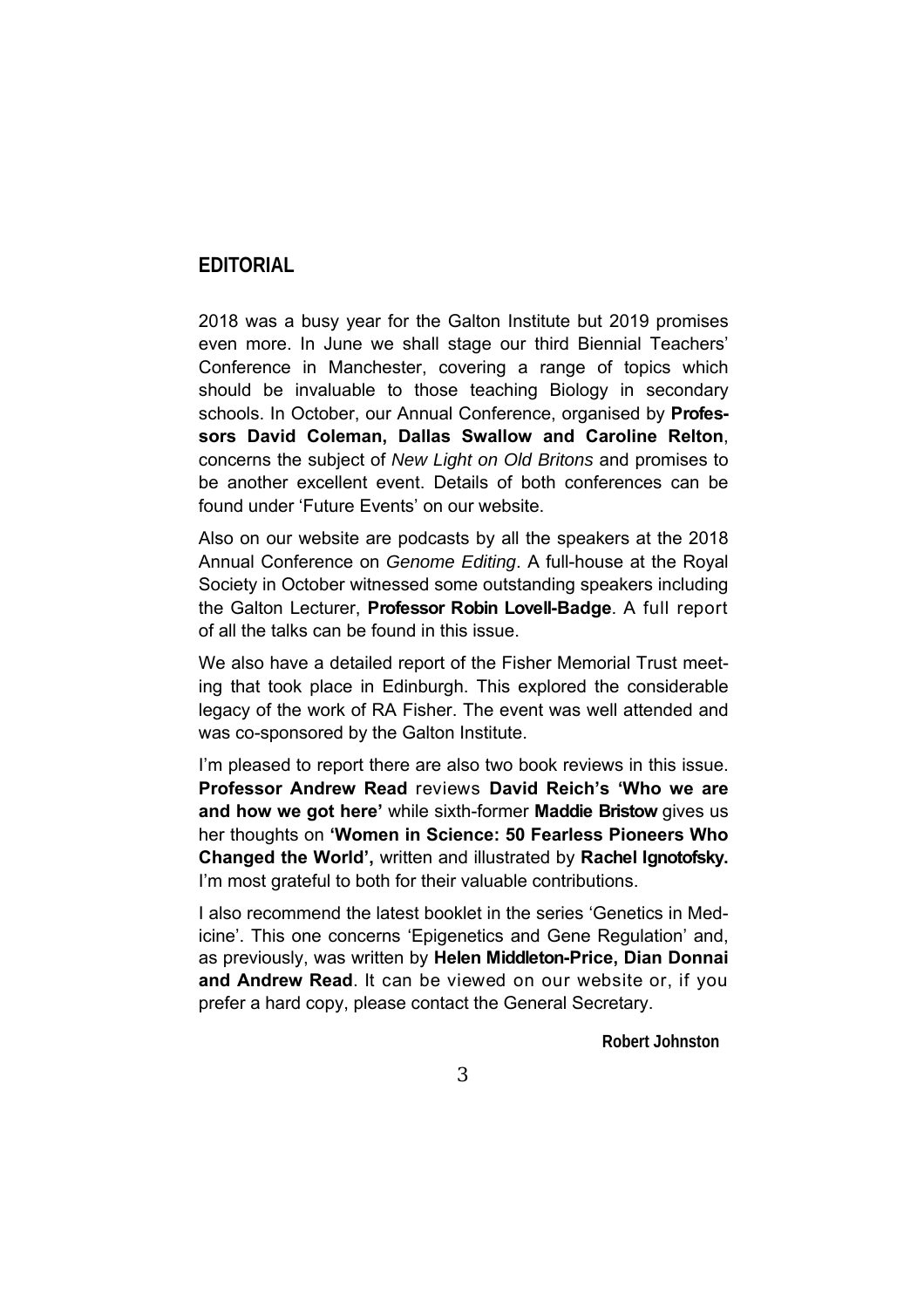#### **The Galton Institute Annual Conference Genome Editing 31 October 2018 at the Royal Society**

This year's conference was one of the best attended in recent years with almost 300 delegates present to listen to a most impressive array of experts considering one of the fastest moving fields of science. The full programme is available on our website. It was organised by **Professor Anne Ferguson-Smith, FRS** and **Drs Elena Bochukova** and **Paul Hurd**. The President, **Professor Veronica van Heyningen, FRS** opened proceedings with a brief account of the aims and activities of the Galton Institute, details of which can be found at www.galtoninstitute.org.uk.

The first session, chaired by the President, began with an introduction to **'The hows and whys of genome editing'** by **Dr Kathy Niakan** (The Francis Crick Institute). She presented an overview of genome editing, and how it is enabling a broad range of potential applications in basic biology, biotechnology and medicine. She explained that all genome editing techniques first use a nuclease enzyme to cut DNA at a specific location. These doublestranded DNA breaks are then repaired by the cell using one of two main repair pathways, non-homologous end joining (NHEJ) or homology-directed repair (HDR). Depending on the approach taken, genome editing can result in the removal or insertion of a short section of DNA (NHEJ), or the introduction of a precise genetic change (HDR).

Earlier methods used zinc finger nucleases (ZFN) or transcription activator-like effector nucleases (TALENs) to target specific genes. But the more recent CRISPR (Clustered Regularly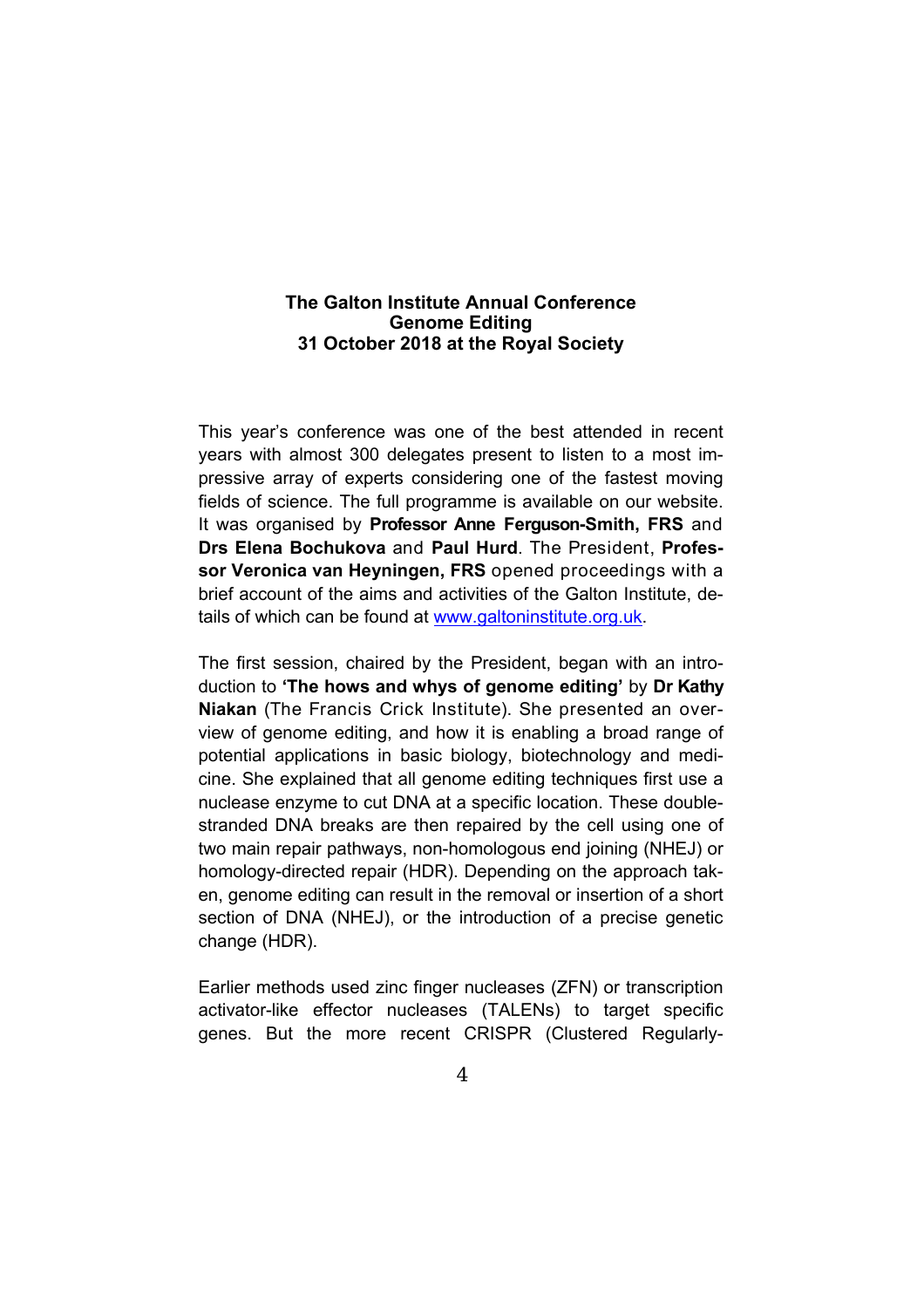Interspaced Short Palindromic Repeats)/Cas9 method is 'transformative' said Dr Niakan, as it is vastly more efficient than its predecessors. The CRISPR/Cas9 system is based on a naturally occurring mechanism used by bacteria as a defence against invading viruses. It comprises a nuclease (Cas9) that is precisely directed to a target location in the genome by a guide RNA.

Dr Niakan also spoke about recent developments in the field, such as ongoing efforts to make CRISPR/Casp9 genome editing more specific and precise. Other variations of the technique in-

volve using a 'dead' Cas9 to alter gene activity by making epigenetic rather than genetic changes.

Dr Niakan finished her introduction by highlighting some of the many applications for genome editing. These include the possibility of using 'gene drives' to tackle insectborne diseases or invasive species



Dr Kathy Niakan

that cause agricultural damage. Its potential to develop novel disease treatments is already evident, following last year's news that CAR T cells have been edited using TALENS and successfully used to treat two infants with acute lymphocytic leukaemia.

Dr Niakan then presented her own group's research on **'Exploring early human development using CRISPR-Cas9'.**  She explained that there are significant differences from the mouse in the development of the early human embryo, making it important to study human embryogenesis. Her lab's work involves using CRISPR-Cas9 genome modification to mutagenize key genes in early human embryonic cells. She had been able, in early 2016, to get approval from the Human Fertilisation and Embryology Authority (HFEA) to use spare embryos to provide better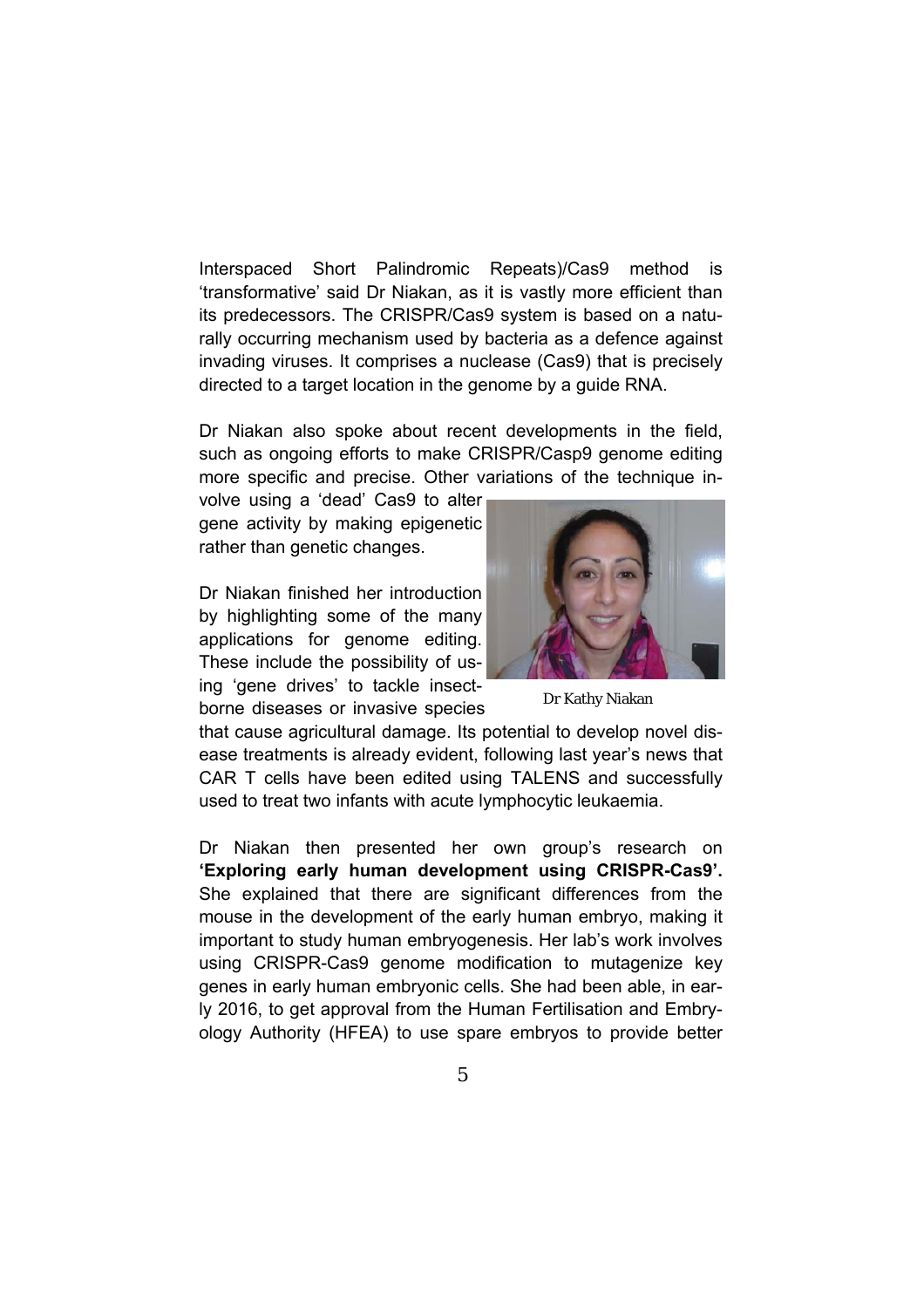understanding of the earliest stages of human development using this new technology. Using embryonic stem cells which are pluripotent, the Niakan lab is also attempting to map the complex hierarchy of different genes that control cell activity in these early stages.

The cellular structure of the trophoblast differs in humans and mice, implantation is later in humans and the timing of the expression of transcription factors (TF), OCT4 and KLF4 is also correspondingly later in humans.

The approach taken revolves around knock-out of candidate TFs using microinjected Cas9 ribonucleoprotein complex. OCT4 appears to be critical for maintaining pluripotency and it was found that knock-out of OCT4 in humans down-regulates expression of key genes such as CDX2, which is expressed in the trophectoderm that gives rise to the placenta, and NANOG, regulator of the pluripotent inner cell mass. Examination of the break sites showed that only the target sites were highly mutagenized. There was no effect on the aneuploidy rate. In these experiments not all cells are homozygous knockouts. Sequencing across SNPs suggested patches of loss of heterozygosity in some cells. Overall the data show substantial differences between the effects of OCT4 in humans and in mice.

The second session, chaired by **Dr Paul Hurd**, began with **Professor Austin Burt** (Imperial College, London) discussing **'Manipulating mosquitoes for malaria control'**. He described how malaria places a huge burden on humanity with over 100,000 deaths every year. Current interventions are not effective



Professor Austin Burt

enough, largely due to the evolution of resistance to anti-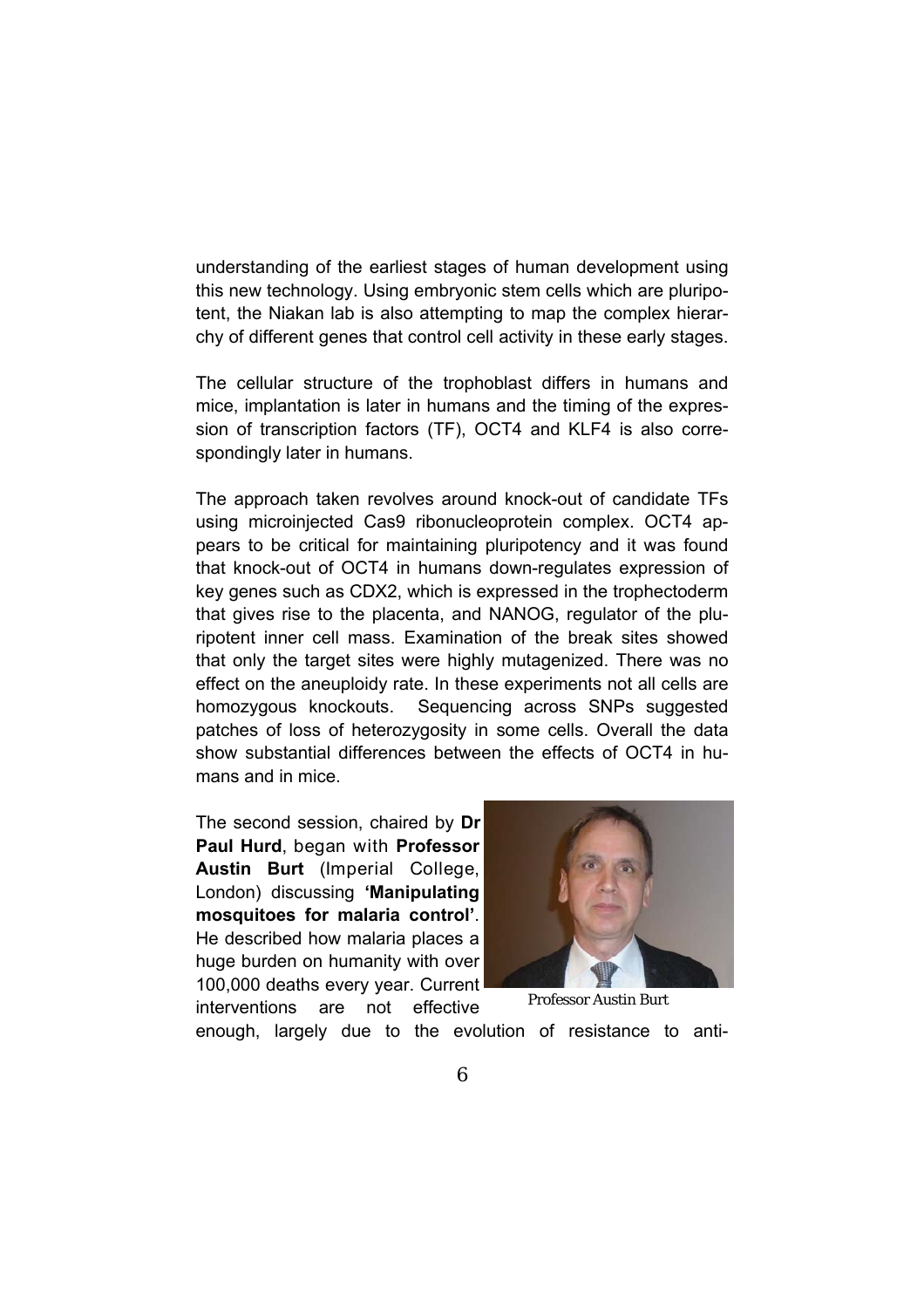Plasmodium drugs and insecticides. Modern gene editing techniques may well hold the answer. The most promising approach seems to be the setting up of a 'Gene Drive'. This causes biased inheritance in which offspring will almost always inherit altered genes and therefore causing a dramatic increase in population gene frequency without any form of selection.

Much work has been carried out in the lab with conspicuous success. One technique involves a synthetic, nuclease-based driving Y chromosome that produces a male-biased sex ratio. Another method is 'Gene Knockout by Homing'. This uses CRISPR nucleases to destroy specific genes rendering females sterile and due to 'homing', this rapidly spreads among the population.

Of course success in the lab does not guarantee success in the field and there are many challenges to overcome. These are technical, ecological and regulatory. The last of these may be the most challenging as mosquito populations don't recognise national boundaries and working with so many different authorities will be a huge challenge. The goal is malaria suppression, not mosquito extinction. This is a 'young' science and there is still a long way to go.

The next speaker was **Professor Daniel Voytas** (University of Minnesota) who spoke on **'Developing crops for sustainable agriculture and food security'.** He discussed his group's work on the use of genome editing in agriculture. This includes the production of a ge-



nome-edited soybean plant to im-Professor Daniel Voytas

prove the nutritional profile of the oil produced from it. The new soybean oil contains around 80% oleic acid, a much higher pro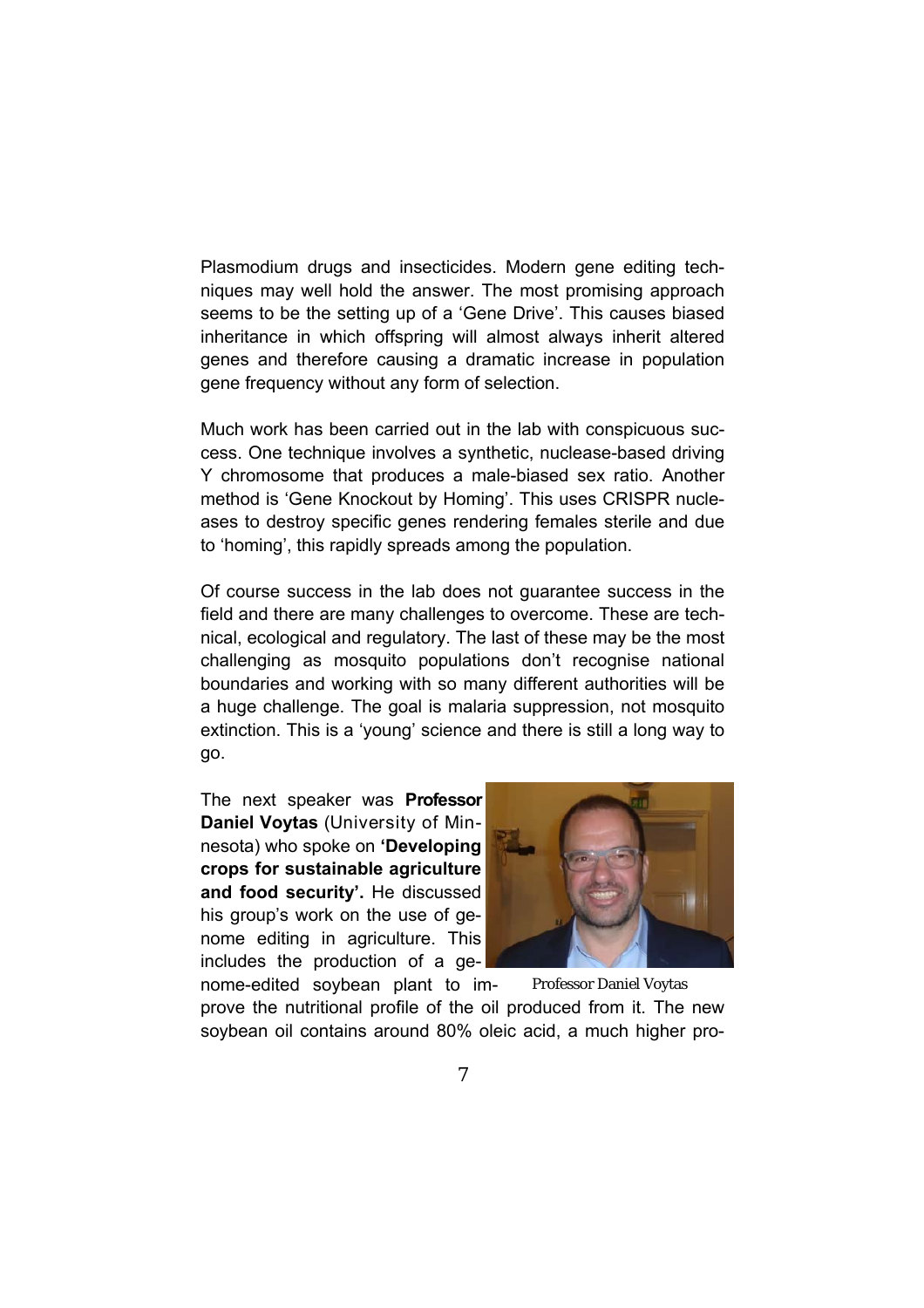portion than standard soybean oil, and additionally has no trans fats. This was achieved by introducing genetic changes that increase the conversion of polyunsaturated to monounsaturated fats in the plants.

Professor Voytas also discussed the regulation of genome-edited crops in America and Europe. The US Food and Drug Administration does not regulate plants with inactivated genes, single base changes or a version of a gene that already exists in a 'sexually compatible organism'. In the EU however, genome-edited plants are regarded as genetically modified organisms (GMOs), and so are subject to strict regulations.

This difference in regulatory approaches has affected development of a new strain of cassava plant. Grown widely in Sub-Saharan Africa, between 20-80% of the yield from this crop is lost due to weeds. Professor Voytas' team used genome editing to introduce gene mutations found in herbicide-resistant weeds into the cassava. But the cassava cannot be sold in Europe, an important export market, so the project is on hold. In addition to strict GMO regulations, there are also concerns about producing new crops that rely on chemical-dependent technology.

In the last part of his talk, Professor Voytas spoke about advances in 'molecular domestication', or using genome editing to introduce multiple desired traits into wild plants for cultivation as crops. This includes new ways of introducing genetic changes via new meristems, bypassing the need for tissue culture and thus speeding up the production of genome-edited plants.

The first session of the afternoon was chaired by **Dr Elena Bochukova** who introduced **Professor Richard Ashcroft** (Queen Mary University of London). His topic was **'Societal considerations on genome editing'**. He began by considering some of the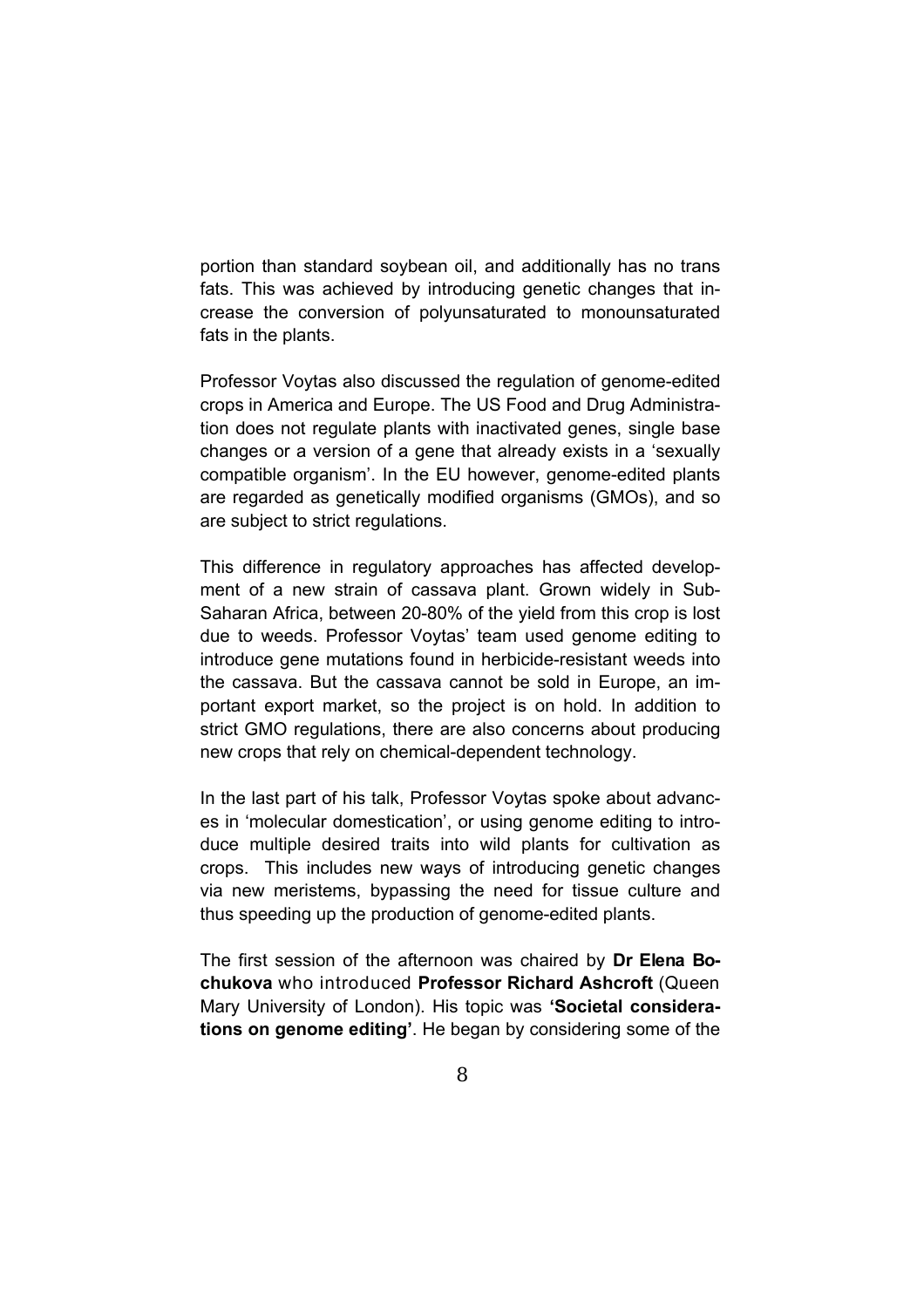potential uses of the new technology: diagnostics, guiding of treatment decisions, somatic gene therapy, germline gene therapy, screening of potential parents. Likely limitations of genome

editing include cost, efficiency and ethical constraints. He believed that many of the issues of concern regarding this latest technology are the same as those for classical 'gene therapy'. However it would seem that genome editing will prove to be cheaper and more accurate. The key area likely to be of

interest to the 'general public' is hu-



Professor Richard Ashcroft

man reproduction and those involved in this field will be obliged to show that it works, is safe, affordable, preferable to alternatives and is morally acceptable.

The guiding principles of such work are that the needs and interests of parents are addressed and the welfare of the 'future person' is paramount in terms of well-being and safety. Clearly, there must also be public debate of these issues regarding population diversity, attitudes towards disabled members of society and perception of what is 'normal' reproductive choice. There will also need to be changes to UK laws and regulations although many such issues have already been considered by the Human Fertilisation and Embryology Authority when considering gene therapy.

The President then introduced **Professor Robin Lovell-Badge, FRS** (The Francis Crick Institute) who gave his Galton Lecture on **'Genome Editing to Study Regulation and Regulation of Genome Editing'.** Sex determination, an enduring interest in the speaker's illustrious career, is a process that can now be studied in novel ways using genome editing.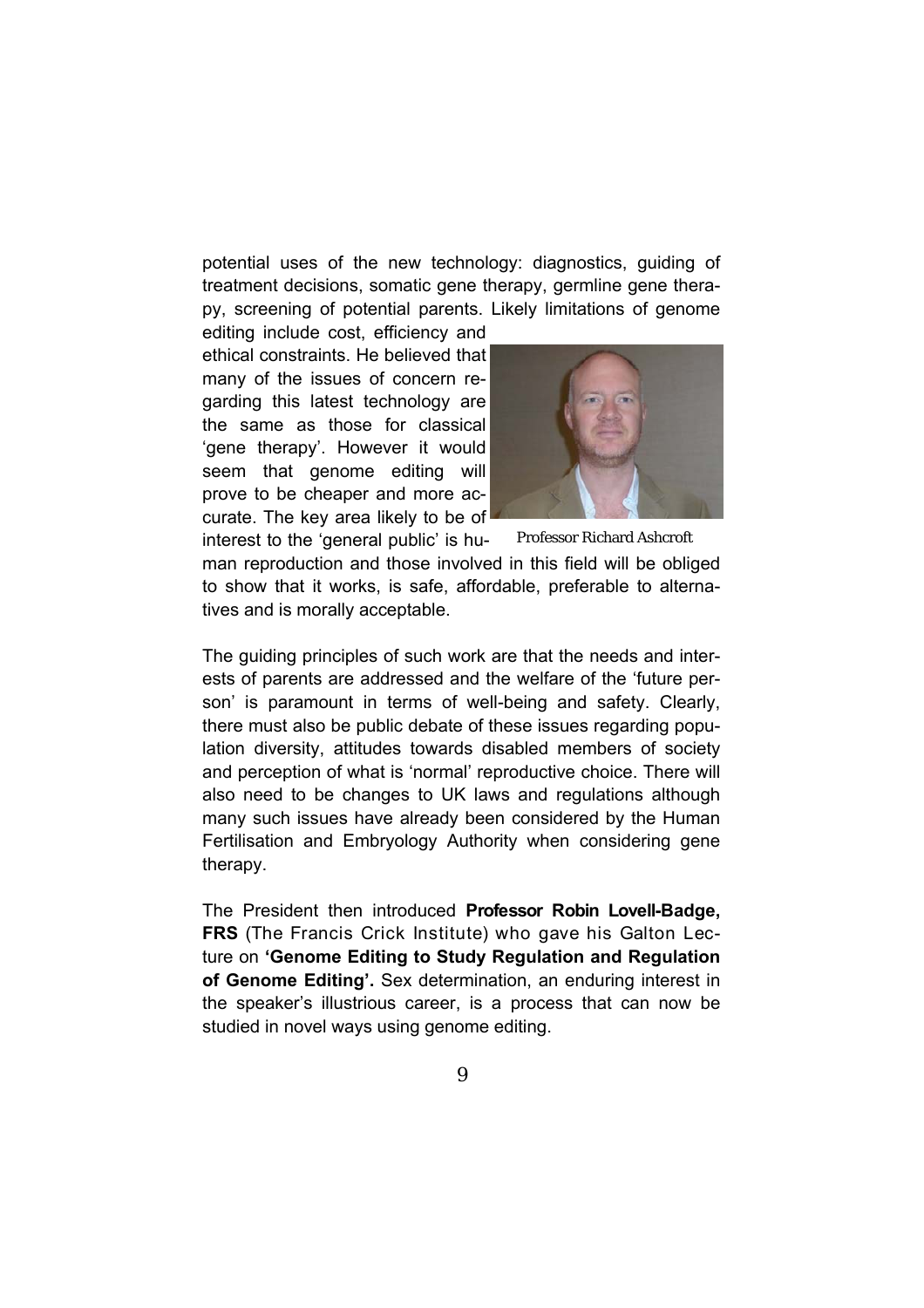With current tabloid debates on gender identity, gender dysphoria, rights of transgender people, techniques for gender transformation etc., it was very interesting to hear from Professor Lovell-Badge how biology actually determines the sex of an individual. It depends, of course on which animal you are considering. For example, in crocodiles sex depends on the temperature at which the eggs are incubated. For mammals (man included) it appears surprisingly complicated to obtain a simple binary outcome – whether to become male or female.

There is a complex network of genes and transcription factors that regulate a poised balance of whether to form a male or female organism. The SRY protein, which is a transcription factor encoded by the SRY gene is responsible for the initiation of male sex determination in humans. SRY is an intron-less sexdetermining gene on the Y chromosome of placental mammals and marsupials. Mutations in this gene can lead to a range of disorders of sex development with varying effects on an individual's phenotype, but a null mutation invariably leads to complete XY female sex reversal.

SRY is a member of the SOX (SRYlike box) gene family of DNAbinding proteins. When complexed with the steroidogenic factor 1 (SF1) protein it becomes a transcription factor involved in sex determination by controlling the activity of the related SOX9 gene in the early gonad.



Professor Robin Lovell-Badge

Expression of SOX9 leads to the differentiation of Sertoli cells from bipotential supporting cell precursors, which would otherwise give granulosa cells typical of ovaries in XX animals. The Sertoli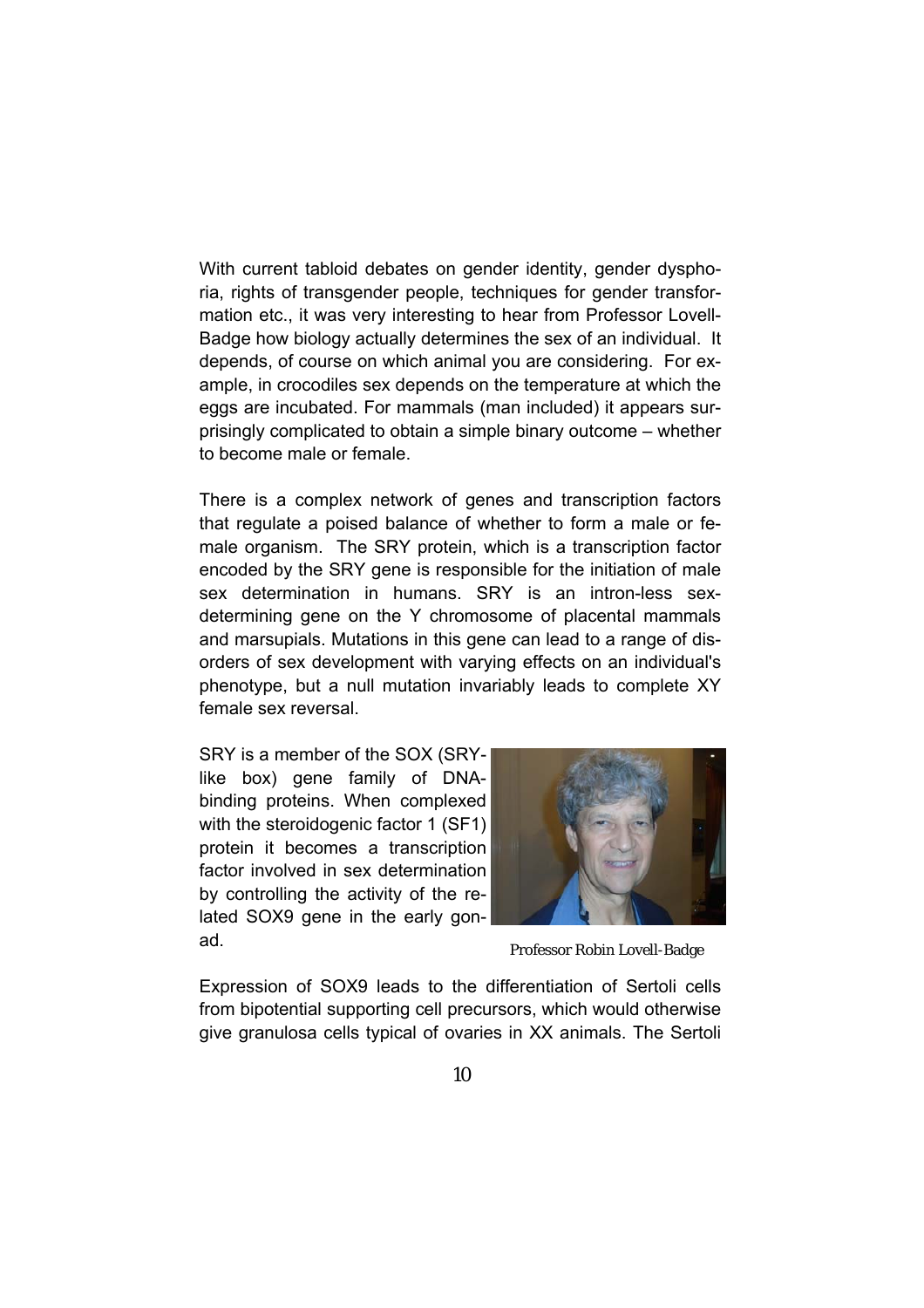cells then instruct other cells to follow the male pathway, including germ cells, and to organise into testis cords which later develop into seminiferous tubules. If present, i.e. in an XY embryo, the SRY gene normally becomes active 6–8 weeks after fertilisation in humans. However, at least in mice, where it is possible to explore how it works in detail, it is active very transiently at the equivalent stage (about 11 days). Within just a few hours it boosts the expression of SOX9 sufficiently that the latter can then drive its own expression, acting together with SF1. This is a very time sensitive process; if there is any delay, "anti-testis" factors prevent SOX9 expression, resulting in ovary development.

Recent work has examined the very long and complex regulatory region adjacent to the SOX9 coding region, and defined a new "enhancer" sequence, which maps a long way upstream that turns out to be essential for SRY action. When this is deleted in mice, XY female development ensues. Mutations affecting the equivalent enhancer in humans are now implicated in disorders of sex development.

Unfortunately, **Professor Jennifer Doudna, FRS** was unable to attend this year's conference and instead a video presentation she sent on **'Genome editing: history and future'** was played.

The final talk of this very successful day was chaired by **Professor Anne Ferguson-Smith, FRS** and was given by **Professor Emma Morris** (Royal Free Hospital, London) on the topic of **'Genome editing in the clinic: the Holy Grail'**. She first reviewed gene therapy methods that have been used to date, describing some of the hazards. Treatments include the replacement of non-functional genes or introductions that provide novel function. Viral vectors, which can be transient, long-lasting or permanent, have been used and can be transfected into somatic cells ex vivo or injected directly. For example, haematopoetic stem cell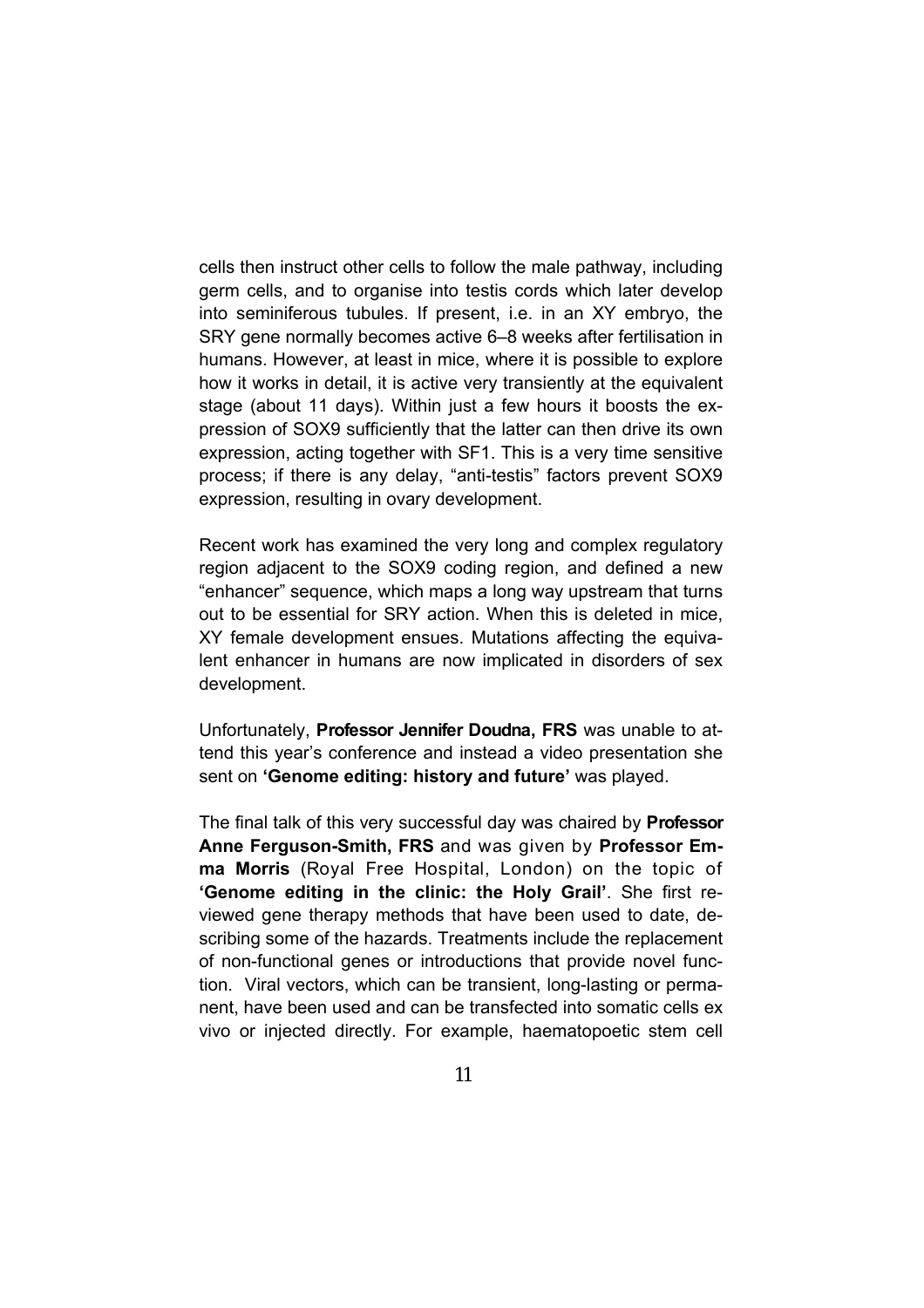transplantation is used for a variety of disorders including blood cancers and primary immunodeficiency and genetic modification of stem cells (mainly haematopoetic) using viral regulatory promotors driving transgene expression, is now being used. However the first gene therapy using such vec-

tors transfected into haematopoetic



Professor Emma Morris

cells for SCID (severe combined immune deficiency disease) resulted in development of T-cell leukaemia a few years later in 5/12 successfully treated SCID patients, apparently due to insertional mutagenesis. Nevertheless this vital experience led to important modifications, but the risk of potential hazards of this kind of therapy has to be balanced with the benefits.

Professor Morris then focussed her talk on research aimed at retargeting autologous T-cells to recognise tumour antigens, ie immunotherapy. There has been highly successful development of genome engineered T-cells made using recombinant retroviral vectors with chimaeric antigen receptors (CARs), directed to antigens specific to the particular cancer cells growing in the patient. Recent developments show that T-cells with their own T-cell receptor inactivated by editing, work better than those just transfected with CARs. While hundreds of clinical trials involving gene therapy are going on, genome editing itself, which involves specific editing of the patients own genome is still in its infancy, with just 6 active Phase 1 trials world-wide (including Hurler's disease, thalassaemia and haemophilia as well as the use of gene edited Tcells).

> **Dallas Swallow Jess Buxton David Galton Robert Johnston**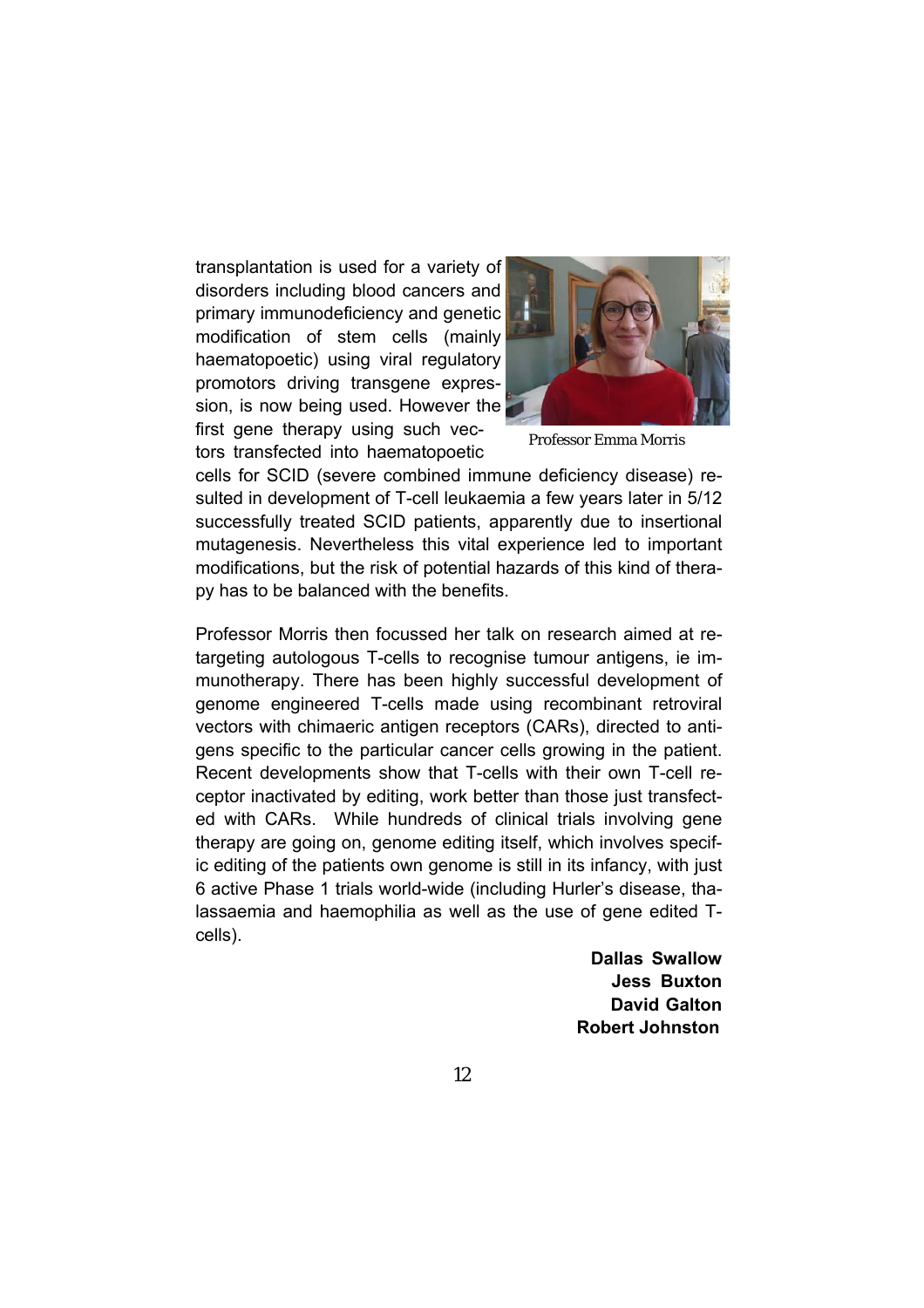## **100 years of quantitative genetics theory and its applications: celebrating the centenary of Fisher 1918**  October 2018, Royal College of Surgeons, Edinburgh

Ronald A. Fisher's 1918 paper, entitled "The correlation between relatives on the supposition of Mendelian inheritance" and published in the Transactions of the Royal Society of Edinburgh, set the foundations for the study of the genetics of quantitative traits. 100 years later, we celebrate Fisher's contribution and reflect on the advances made since this classical paper first emerged.

Prior to R.A. Fisher's famous contribution, the genetic basis of evolutionary change was vigorously disputed between biometricians and Mendelians. In support of Darwin's theory of evolution by natural selection, biometricians believed evolution to be a continuous process, having developed much of modern statistical methods such as regression and correlation to describe the inheritance of biometric (continuous or quantitative) traits. After the rediscovery of Mendel's work on inheritance, the Mendelians argued against these views by vehemently supporting discontinuous evolution via Mendelian (discontinuous) traits controlled by the segregation of major genetic factors. The first attempts to reconcile the two opposing schools of thought were made independently by George Udny Yule in 1902 and Wilhelm Weinberg in 1910, whose studies were largely overlooked by both biometricians and Mendelians, blinded by the ongoing conflict. It was only in 1918 that the first comprehensive synthesis of Mendelism and biometry was put forth by Fisher.

Fisher (1918) presented the mathematical relationships between the principles of biometric measures of *heredity* (correlations between relatives), Mendelian *inheritance* of genetic factors and Darwinian evolution. He believed biometric heredity to be a special case of Mendelian segregation of genetic factors, and there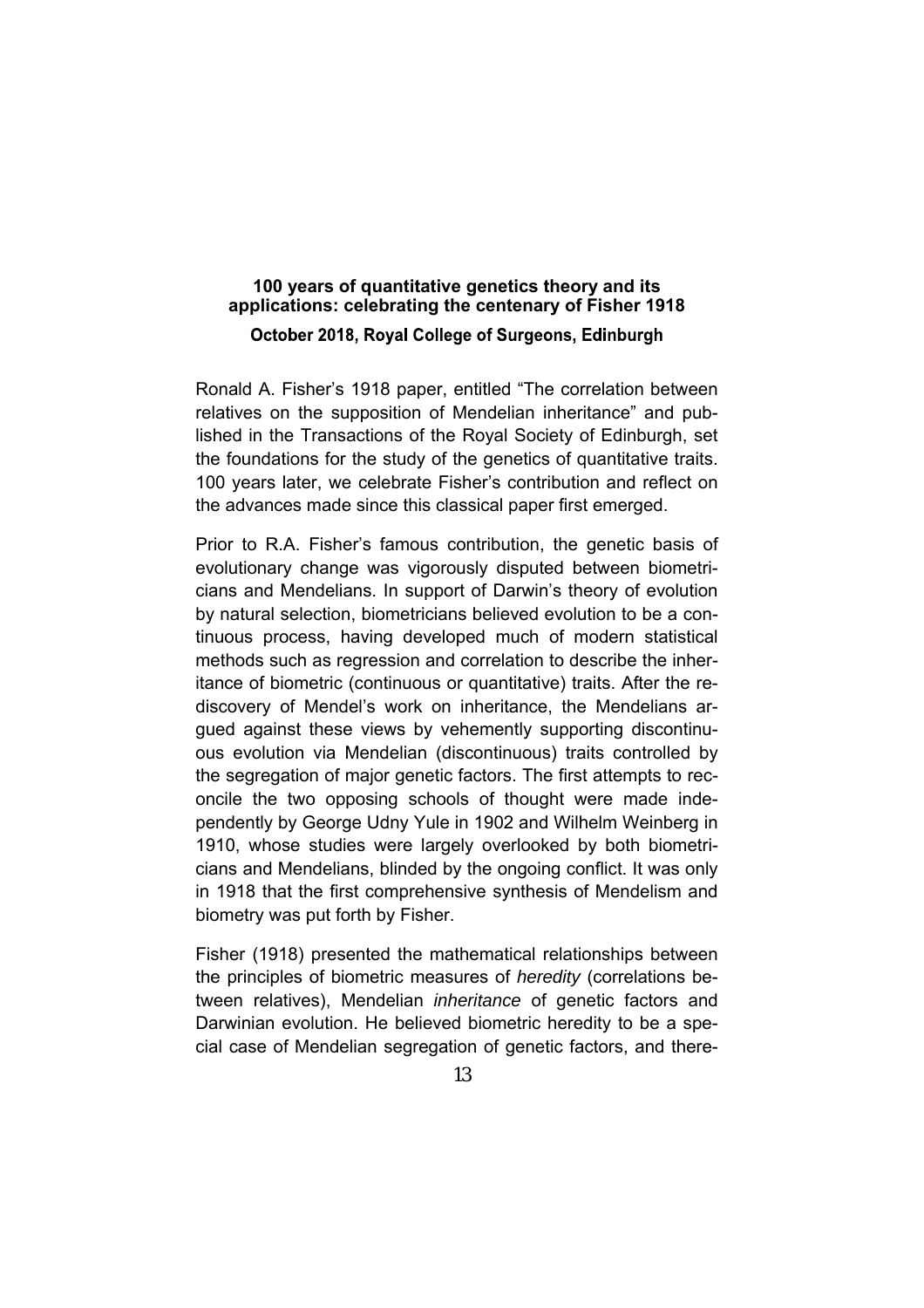fore reformulated it in terms of the Mendelian principles of inheritance, such that variation in a single trait could result from the segregation of one or multiple Mendelian factors. We now refer to Mendelian factors as loci, and to traits as Mendelian if determined by a few loci with clear-cut segregation of alleles, or as quantitative if determined by so many loci that segregation at individual loci cannot be observed.

Traits can be determined by several components, including those with a genetic basis and those without (often described as environmental components). Among the genetic components is the *additive genetic* component which describes how the genotype of a parent affects the phenotype of its offspring. The magnitude of these components cannot be directly measured for a given individual. Instead, by comparing phenotypes among related individuals, the cause of phenotypic variation can be tracked. These statistical tools were introduced by biometricians to describe whether differences between individuals could be ascribed to differences between their parents. In his 1918 paper, Fisher coined the term *variance,* and extended these statistical tools to an *analysis of variance* framework to show that the (co)variance among traits can be decomposed into different components, such as between and within-family components (which include genetic and environmental components) and that these components could be quantified. Strikingly, the within-family variance estimates were largely consistent with those expected under a scenario with a large number of additive Mendelian factors, suggesting that traits are often determined by multiple loci.

The concepts introduced by Fisher (1918) opened the horizon to an explosion of studies in genetics and evolutionary biology that resulted in a large body of theoretical and empirical work. Among these studies are those concerned with fundamental aspects of evolution, such as the genetic architecture of traits and the effect of evolutionary forces on different components of the phenotype. More applied studies have been concerned with topics such as ani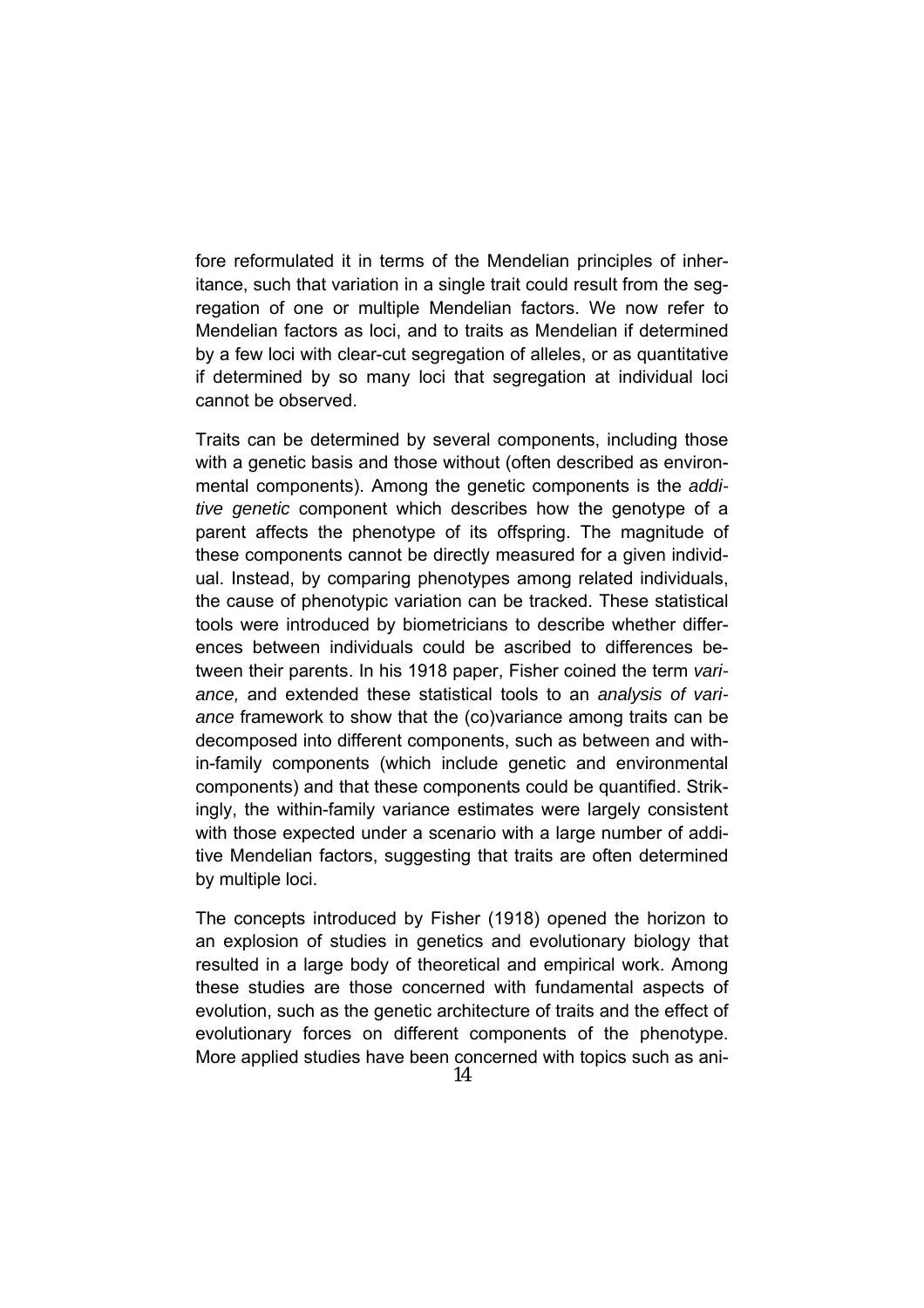mal and plant breeding, and have contributed to much of the theory of quantitative genetics as well as to practical advances.

The meeting started with an introduction by the lead organiser, **Brian Charlesworth** (University of Edinburgh, UK), about RA Fisher and some of the key concepts introduced by his work that are still widely used to this day. This was followed by a series of talks representative of the diversity of topics that have developed from Fisher's classical 1918 paper. There were speakers from several countries, of which 7 were invited speakers: **Nick Barton** (Institute of Science and Technology, Austria), **Josephine Pemberton** (University of Edinburgh), **Sharon Browning** (University of Seattle), **Heather Cordell** (University of Newcastle), **Ed Buckler** (Cornell University), **Richard Mott** (University College London) and **Jarrod Hadfield** (University of Edinburgh). 4 were early career speakers: **Josselin Clo** (University of Montpellier), **Chandana Basu Mallick** (Roslin Institute), **Himani Sachdeva** (IST, Austria) and **Daniel Crouch** (University of Oxford). The meeting closed with a Fisher Memorial Lecture, introduced by the Chairman of the Fisher Memorial Trust, **Sir Walter Bodmer** (University of Oxford), and given by **Michael Goddard** (University of Melbourne). Additionally, there were 9 contributed posters: **Juliane Friedrich** (Roslin Institute), **Emanuele Giorgi** (Lancaster University), **Richard Oppong** (University of Edinburgh), **David Clark** (University of Edinburgh), **Jing Chen** (University of Birmingham), **Keira Johnston** (University of Glasgow), **Anna-Margarete Staehler** (University of St Andrews), **Sandy Ayoub** (University of London) and **Gabriela Gomes** (Liverpool School of Tropical Medicine).

Fisher (1918) realised that most traits are likely to be determined by many *independently inherited* loci with additive effects. Fisher arrived at this conclusion given the similarity between his estimates with those expected under the "infinitesimal model", which describes the extreme case where traits are determined by an indefinite number of loci, each contributing a small fraction of the pheno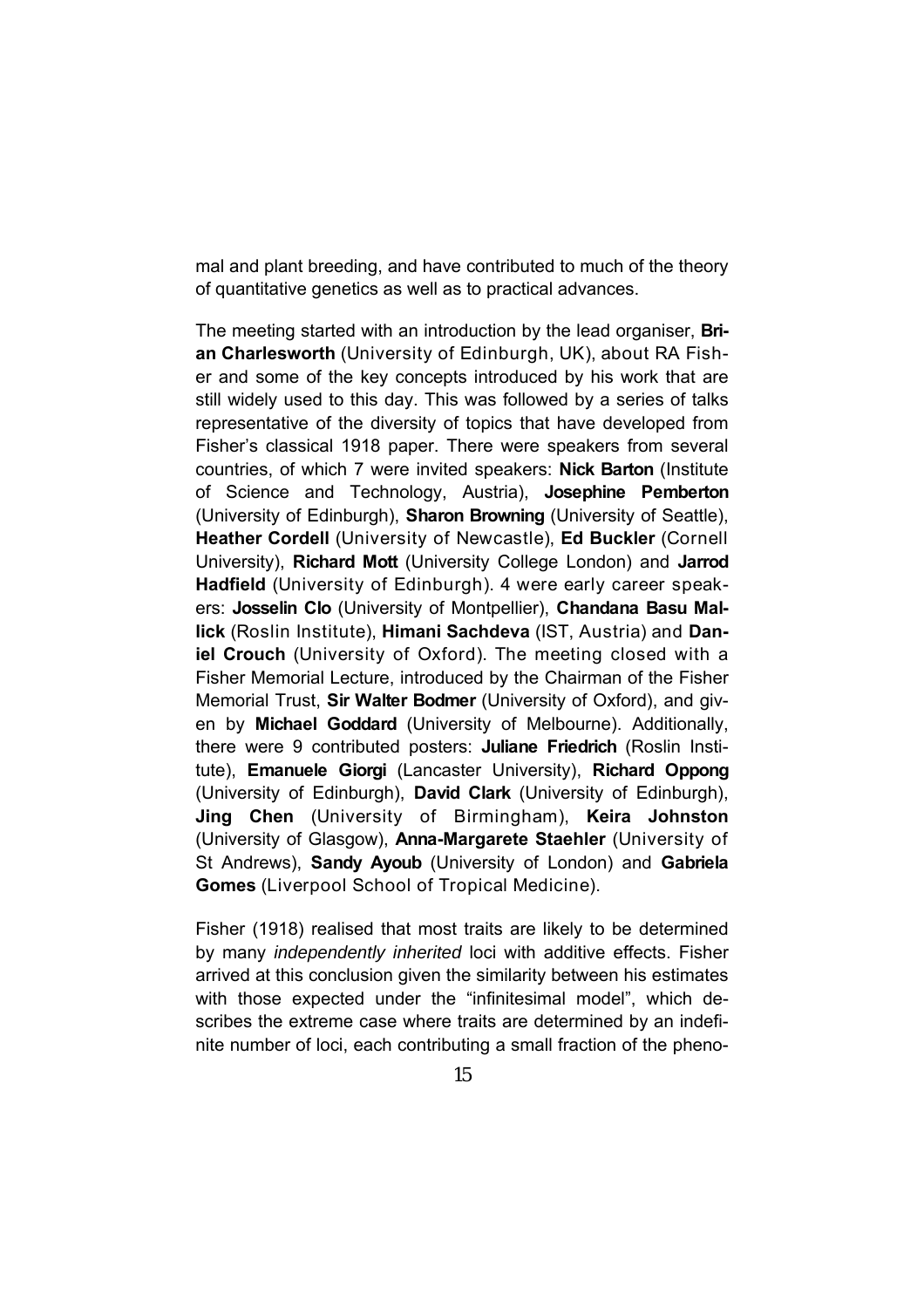typic variance. Nick Barton presented an exhaustive analysis of the generality of the infinitesimal model in predicting the inheritance of quantitative traits. By formulating the infinitesimal model in terms of the distribution of phenotypes in a population, rather than the distribution of additive effects of the underlying loci, he showed that phenotypes *within* families are normally distributed without making assumptions about the distribution of phenotypes *across* the population. This work showed the infinitesimal model to preserve its generality in the presence of selection, drift, mutation, population structure and epistasis. Himani Sachdeva later spoke about the effects of selection and recombination on the introgression (exchange of genetic material between divergent gene pools) of blocks of linked loci, by assuming an infinitesimal model that considers *linkage*.

One of the main applications of the analysis of genetic variance into its different components introduced by Fisher (1918) is the estimation of additive genetic values and variance components given the genetic relatedness between individuals of a population. Estimating the relatedness between closely related individuals can be performed using pedigree information or from DNA sequence similarity. However, the task becomes more difficult among distantly related individuals: the effect of missing individuals in pedigrees becomes more significant as the distance between individuals increases and tests of sequence similarity among individuals become less powerful at detecting shared ancestry. Sharon Browning and Heather Cordell presented sophisticated computational methods for estimating the relatedness between individuals, using coalescent theory and genetic marker data to estimate the identity by descent (IBD) of genetic variants among individuals. From the notion that recombination breaks down linkage between loci and causes the decay of haplotypes (blocks of linked loci) over time, these methods use the frequency and length of shared haplotypes to inform about IBD. For example, long and common haplotypes are likely to be more identical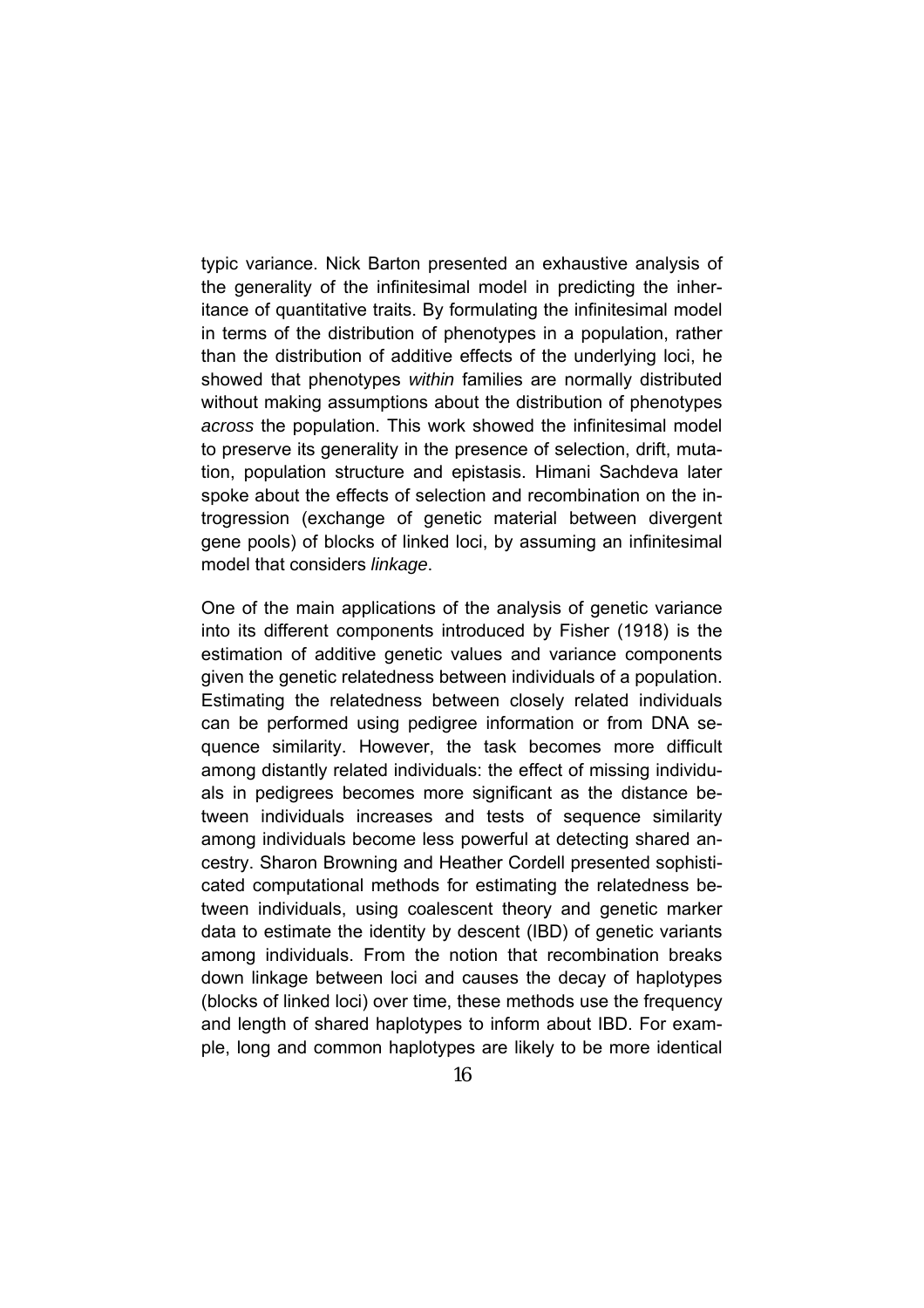by descent than those that are short and rare.

In experimental populations, whether in farm or in laboratory settings, reasonably good information about the genetic relationships between individuals as well as the environment experienced by them, is attainable. The next step is then to use this information to predict breeding (additive genetic) values and components of phenotypic variance, which can then be used to predict the response to selection using genomic selection. Animal and plant breeders were the first to make use of such predictions for artificial selection of traits and genetic improvement. Michael Goddard is one of the world leaders in quantitative genetics applied to animal breeding. Over the years, his work has made great contributions to the genetic improvement of cattle by making use of theoretical genetic considerations for the development of cost-efficient breeding programs. Michael presented the Fisher Memorial Lecture, where he spoke about how the use of densely distributed single nucleotide polymorphism (SNP) data has revolutionised our understanding of the genetic architecture of traits, i.e. the number and effects of loci that determine traits. SNP data allow us not only to estimate the additive genetic variance of a quantitative trait but also to detect large effect loci. Consistent with Fisher's ideas, the immense SNP data that has been collected across numerous populations and species has shown most quantitative genetic variation to be caused by many polymorphisms with small effects. Mutations typically have weak or almost neutral effects on the phenotype, and those that have large effects are often deleterious and thus removed by selection. It is only in rare instances that these large effect mutations can be favoured by selection. Focusing on maize, one of the largest production crops worldwide, Ed Buckler spoke about how we can use machine learning tools and functional information to estimate breeding values more accurately and thus to predict the response to artificial selection over time.

The study of quantitative traits in wild populations is more compli-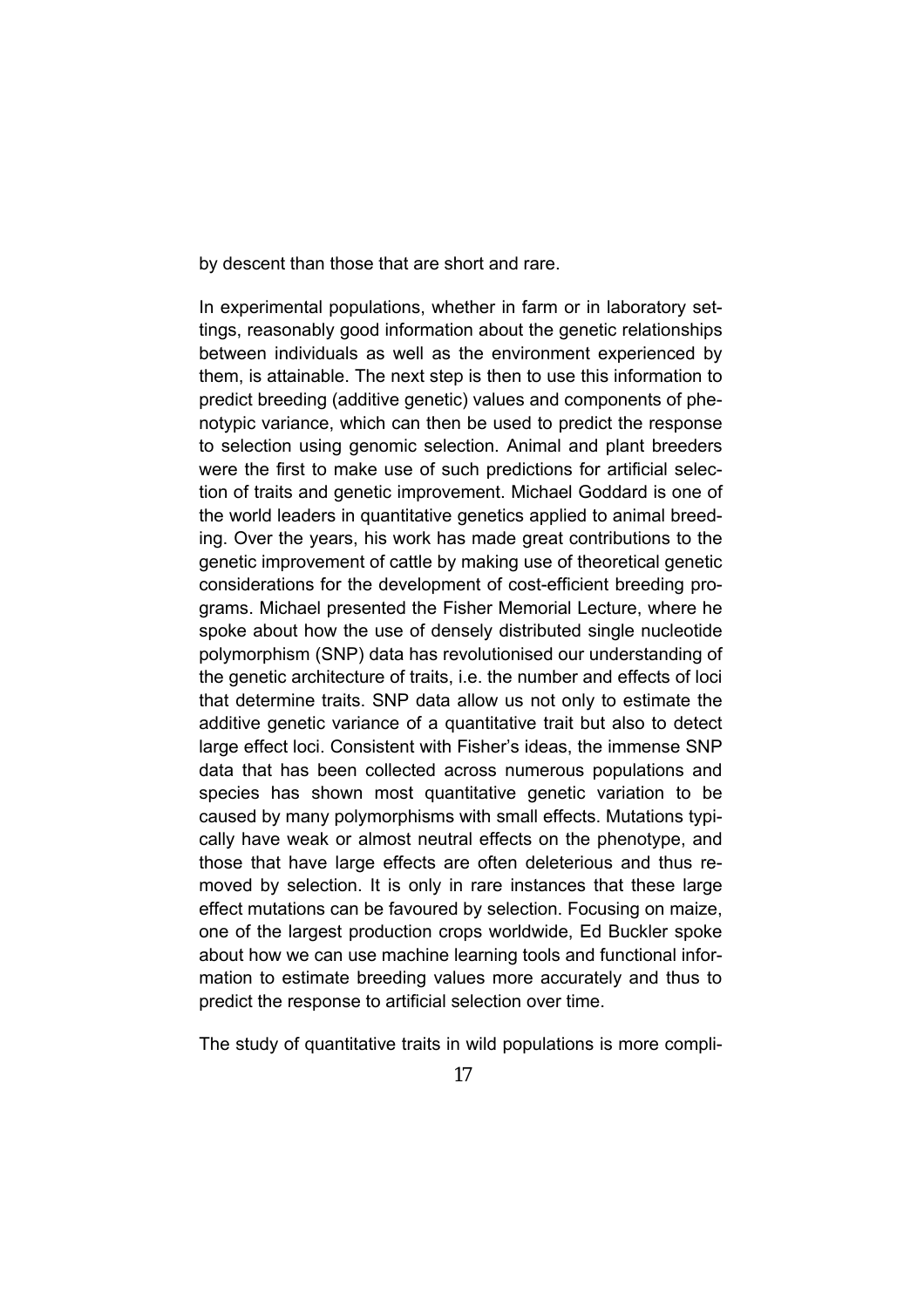cated. The environment in these populations is uncontrolled and the genetic relationships among individuals are hard to determine. Josephine Pemberton, one of the pioneers of quantitative genetics in the wild, spoke about the challenges involved in estimating variance components in such populations, and described advances in using these to predict the effects of selection. Using two wild animal populations from islands off the coast of Scotland, the Soay sheep on St Kilda and the red deer on the Isle of Rhum, a joint effort by a large team of researchers has assembled detailed pedigrees using micro-satellite-based parentage as well as genomic inference, and has collected a vast amount of genomic and phenotypic data. Focussing on *fitness* itself as a quantitative trait, the Pemberton group has made advances in understanding the causes of differences in fitness between individuals and genetic variation within populations, showing how conventional approaches to predicting the effects of selection can be misleading.

Traits that are subject to selection are to some degree causative of fitness, and often described in terms of indirect genetic effects (IGE) on fitness. Jarrod Hadfield spoke about how the kin selection models developed by William Hamilton in 1964 are in essence a special case of IGE models. These models describe a process by which an individual's fitness benefits from the fitness of its relatives. As such, a social interaction (e.g. altruism) that *directly* benefits a relative's fitness thus *indirectly* benefits its own. Indirect genetic effects can come at a cost and it is the balance between the costs and benefits that determines the degree to which an individual can benefit from the indirect genetic effects of a correlated trait (e.g. a social interaction). These models assume that social interactions are determined by single traits, but break down when they are determined by multiple traits. Using a framework developed by Lande (1979) for selection on multiple correlated traits, Jarrod showed how the evolution of social interactions can be modelled when they are determined by multiple quantitative traits. As Fisher proposed, most quantitative traits are determined by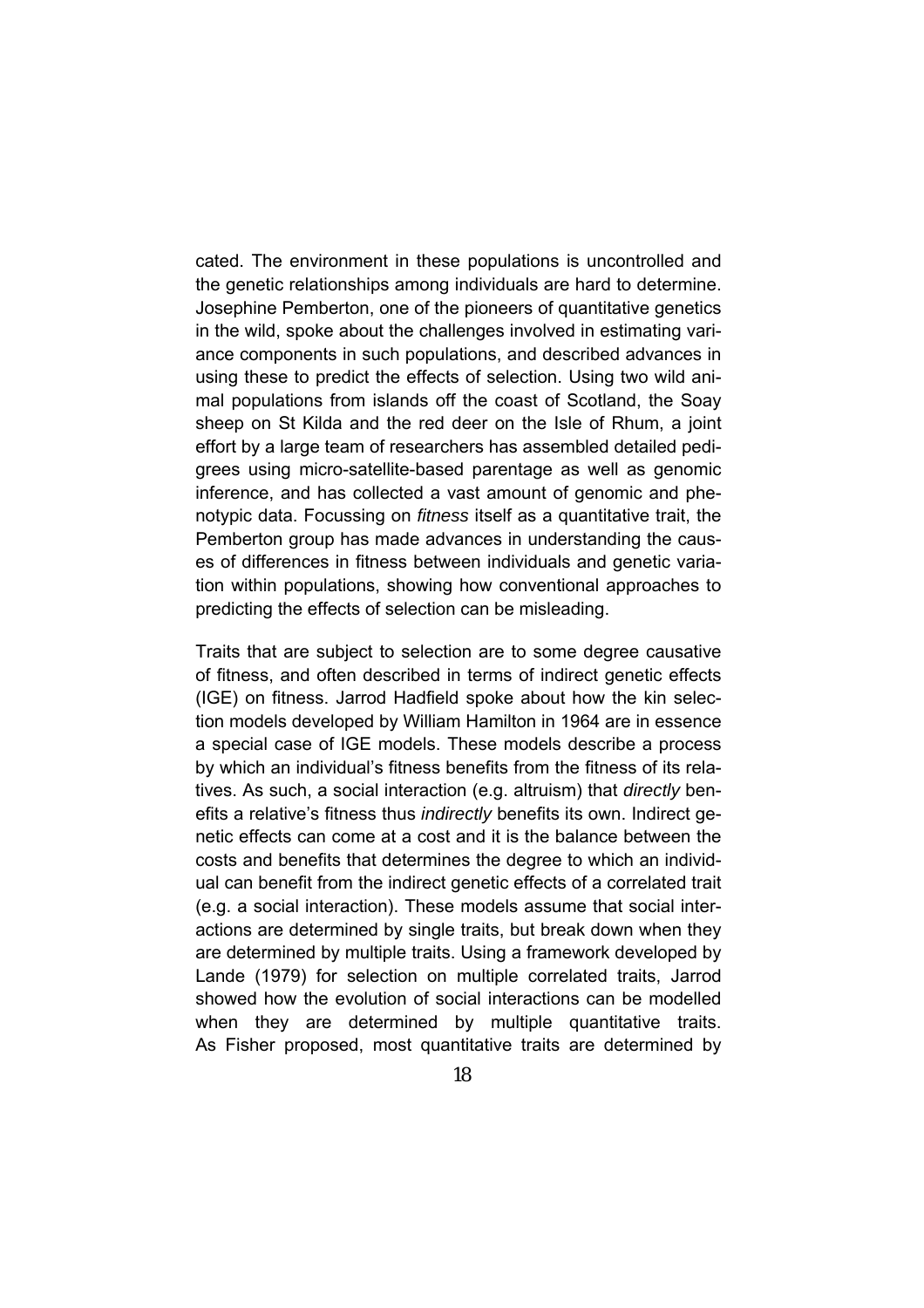many loci of small effect. However, different loci can have different magnitudes of effect and large effect loci can sometimes be detected. Chandana Basu Mallick and Daniel Crouch spoke about the detection of major effect loci affecting two human traits. Chandana presented her work on the genetic basis of hair shape, using the mouse as a model for quantitative trait locus validation. For over 100 years, the mouse has been a powerful model system for the study of human genetics, due to the high genomic similarities between the two species as well as the ease of genomic manipulation in mice. A locus with a major effect on hair shape is present in humans, associated with genetic variation within European and East Asian populations. Chandana described knock-out experiments in mice that confirm that this gene (*Prss53*) is involved in the control of hair-shape. Daniel presented his work on the genetic basis of human facial features, using a novel approach to Genome Wide Association Mapping. Using phenotypic data on several facial features, three loci with major effects were detected in the UK population.

Virtually any genetic or environmental variable can affect the expression of a quantitative trait. In most quantitative genetic studies, phenotypic variance is decomposed in an additive genetic component, other non-additive genetic components and an environmental component. Recent work by Richard Mott has shown that additive genetic variance in a trait can be caused by genetic variants other than SNPs. He showed how structural variants, including transposable element insertions, can be detected by treating read counts from short-read sequences as a quantitative trait. When applied to the model plant species *Arabidopsis thaliana*, structural variants were found to contribute significantly to heritable variation in quantitative traits.

The magnitude of additive genetic variance in a population is determined by the joint effect of the evolutionary forces of drift, selection, mutation and migration. Consequently, features of popula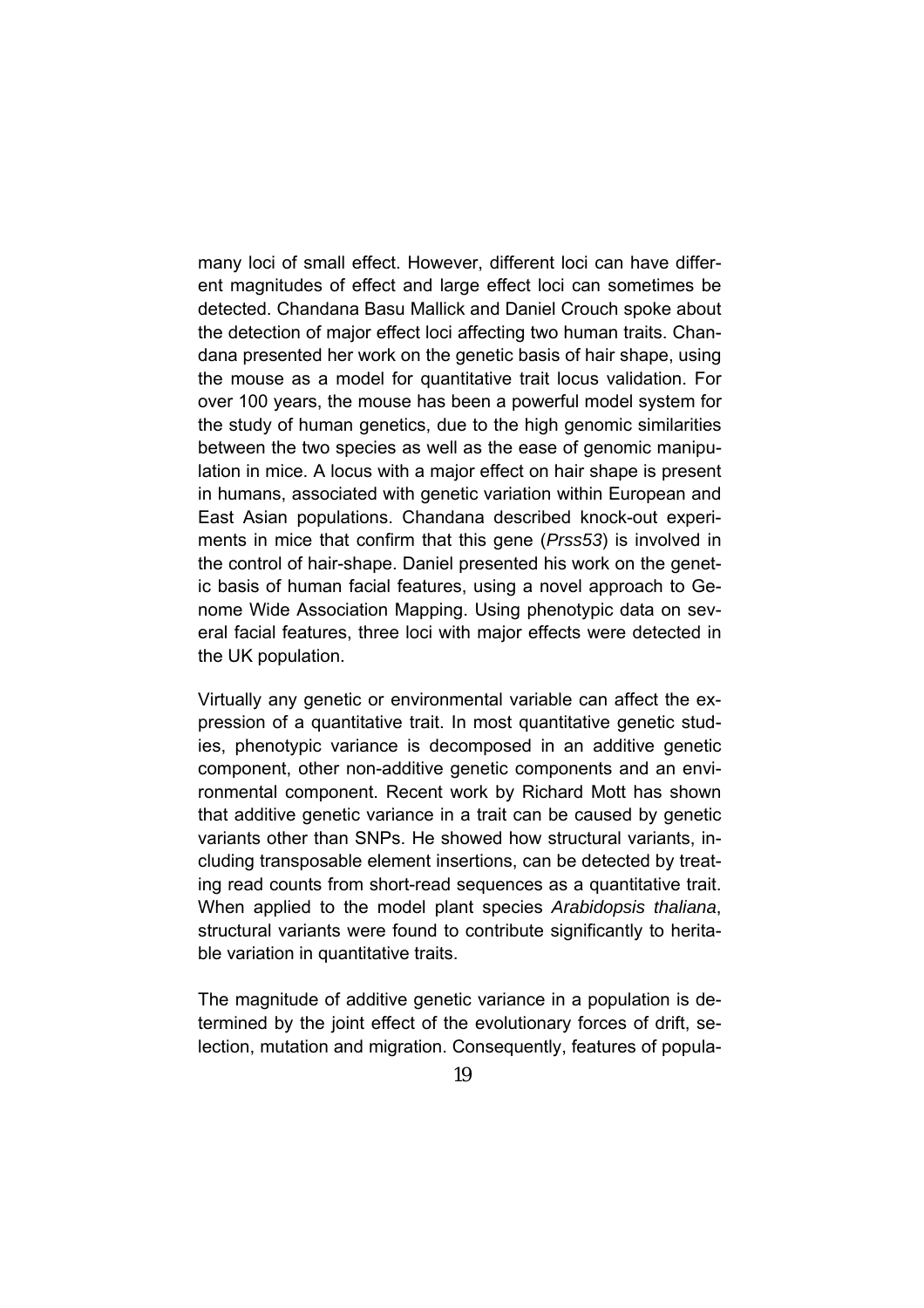tions that affect these forces indirectly influence such variance. Josselin Clo spoke about his work on the effects of *selffertilization*, which occurs when an individual mates with itself, on the magnitude of additive genetic variance. The study found selfing in plant populations to reduce the additive genetic variance and total genetic variance of quantitative traits and consequently to reduce the potential of populations to respond to selection.

The meeting was attended by approximately 200 people, including PhD students, early career researchers and senior researchers, many of whom are renowned scientists whose contributions have greatly marked the field of quantitative genetics. Filled with intense scientific discussions, the meeting radiated excitement and curiosity. In moments of reflection throughout the meeting it became clear to me, and perhaps to most attendees, how much we owe to Ronald A. Fisher's work.

The meeting was sponsored by the Fisher Memorial Trust, the Genetics Society, the **Galton Institute**, the London Mathematical Society and the Royal Statistical Society.

**Jessica G King** 

## **BOOK REVIEW David Reich:** *Who we are and how we got here*  **Oxford University Press pp 334.**

Many years ago, my lab tried to extract DNA from a group of Egyptian mummies in the Manchester Museum. The museum wanted to know whether they were a family group. We thought we could answer that question by extracting DNA and typing it for the HLA tissue-type genes. We failed comprehensively. We weren't the only people, perhaps fired by *Jurassic Park*, to mount naïve efforts at isolating ancient DNA. It required years of painstaking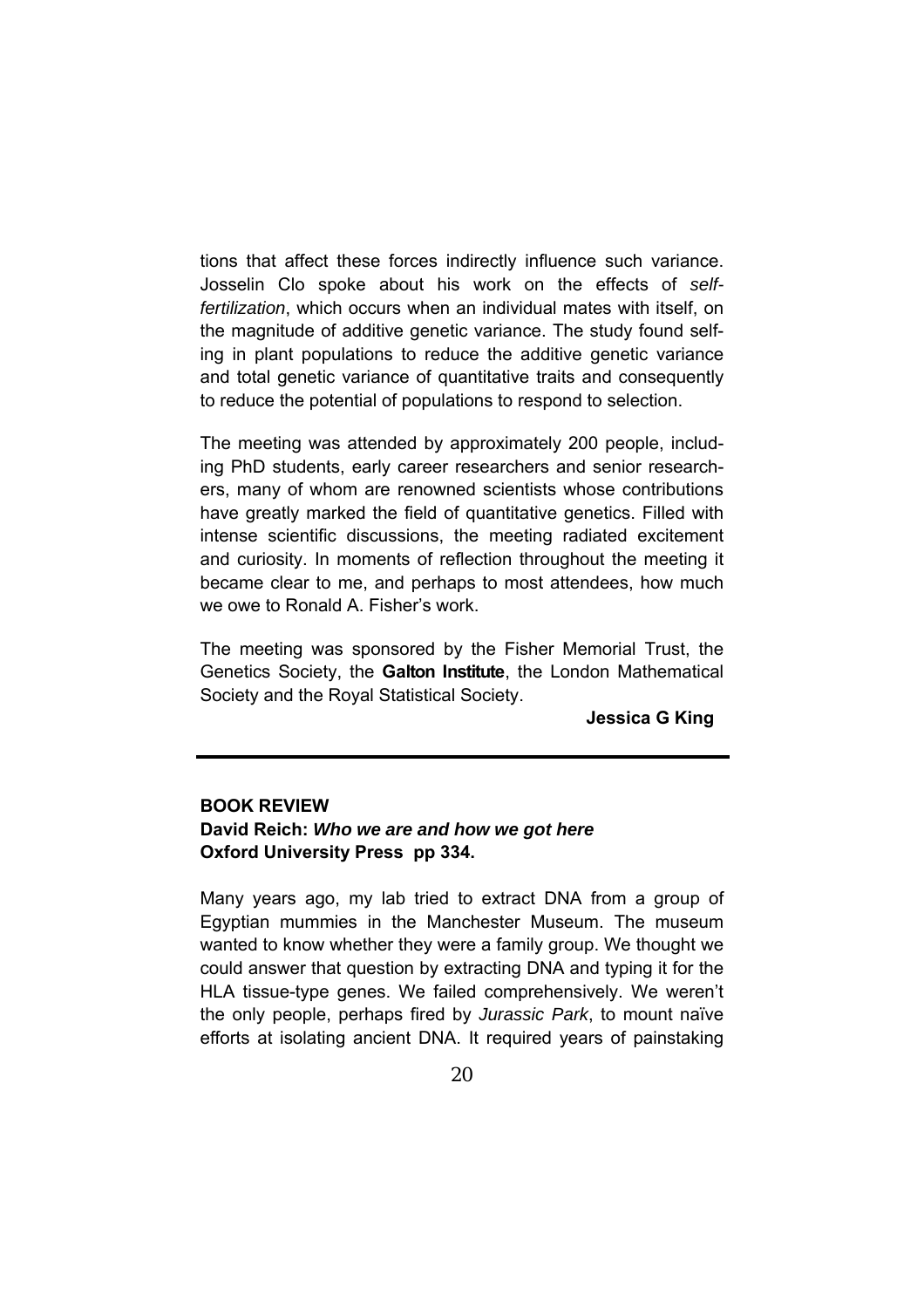work by Svante Pääbo and his group in Leipzig to show how, with extreme precautions and dedicated ultra-clean facilities, it was possible to obtain minute quantities of genuinely ancient DNA from archaeological specimens.

Subsequent technical developments have made the whole process somewhat easier. David Reich has led the pack in generating the resulting flood of data on ancient genomes – now numbering at least 4000 and rapidly growing. Not only ancient humans, but ancient dogs, ancient crops and ancient pathogens are revealing their secrets (anyone for genuine Black Death DNA?). He collaborated with Pääbo in his ground-breaking work on the Neanderthal genome, and then set up a lab at Harvard to extract and sequence ancient DNA on an industrial scale. This book does exactly what its rather splendid title promises.

In the first of the three sections of his book, Reich covers Pääbo's work on our deep history, revealing the relationship of *Homo sapiens* to our Neanderthal and Denisovan cousins. It's a thrilling story – but Reich's main interest is in more recent history, using ancient DNA to unravel population origins and movements over the past 10,000 years. This is the topic of the main, second, section of the book. Archaeologists can identify cultural changes – the emergence of the Bell Beaker culture in the early Bronze age, for example – but they have no way of knowing whether this was a settled society adopting new ways, or a replacement by outside people bringing their own culture. The DNA studies tell an unambiguous story of extensive population movements, mixing and replacements. For example, the people who built Stonehenge were almost completely replaced by a different population within a few hundred years of completing the monument.

These studies are fascinating to anybody who is curious about history, but they also have political implications. In the final section of his book Reich addresses these and related matters headon. Nationalists like to believe they represent a proud ancient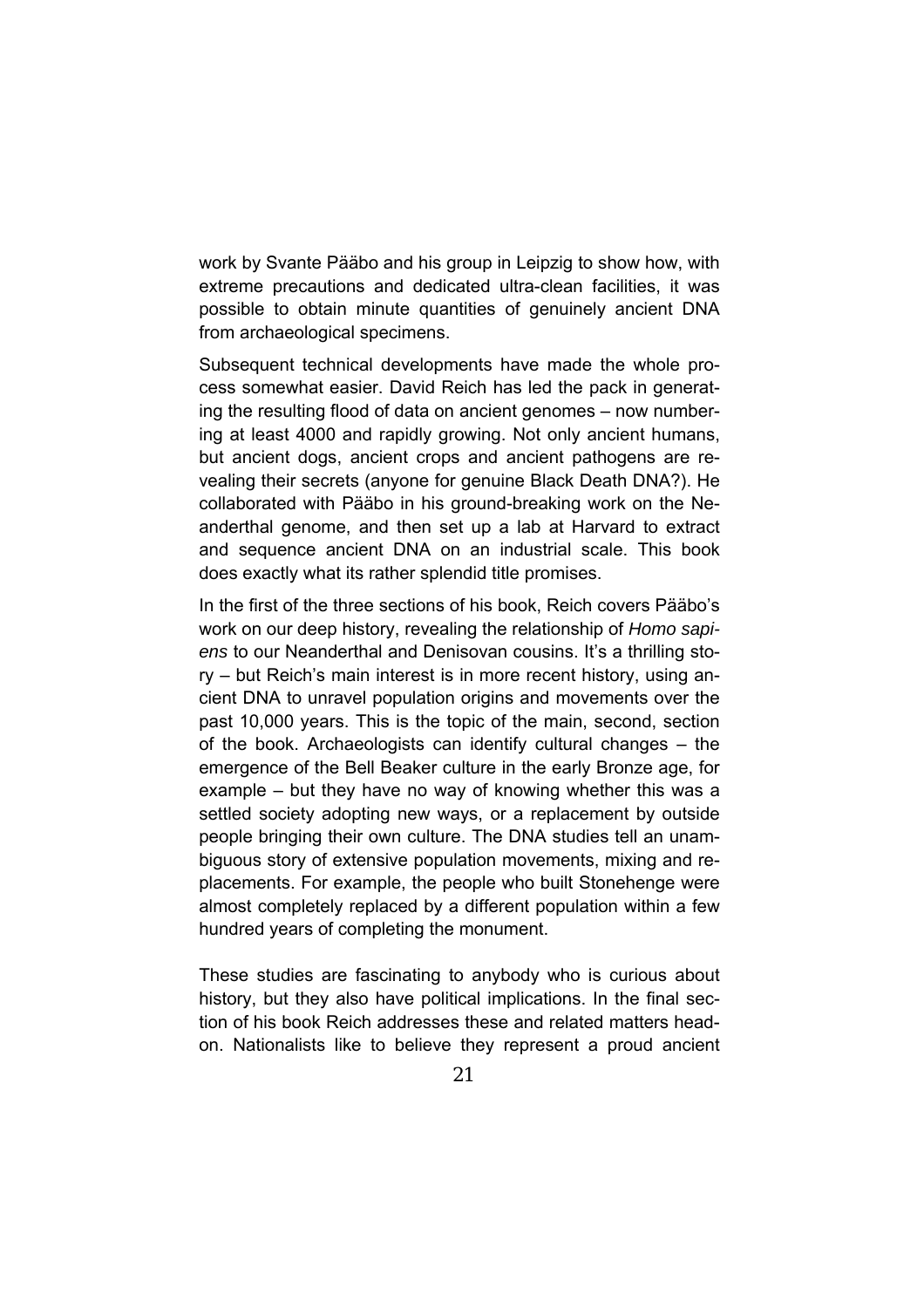people, guardians of their ancestral homeland for untold millennia. DNA usually tells us otherwise. Pity the poor Nazis: their *deutsche Volk* arrived from central Asia relatively recently and mixed with all sorts of non-Aryans.

A further important implication is the way these studies touch on the sensitive topic of race. Ever since Lewontin showed that within -population genetic differences far outweighed betweenpopulation differences, surely something anybody who is not a hermit must have noticed. There has been a comforting assumption that between-population differences don't exist, or at least are negligible. People have been warned off studying group differences. Reich quotes the American political scientist Jacqueline Stevens demanding that such studies should be banned. But group differences do exist and Reich steers a careful course between Stevens' head-in-sand attitude and endorsing racism. He argues that "if as scientists we wilfully abstain from laying out a rational framework for discussing human differences, we will leave a vacuum that will be filled by pseudoscience, an outcome that is far worse than anything we could achieve by talking openly." Not every reader will want to take their speculations on this as far as Reich does, but this is an important topic and he discusses it lucidly and fearlessly.

In short, this is a wonderful book that deals authoritatively with matters that surely interest everybody, and does it in a way that can be understood by anybody who can follow our Galton booklets. Highly recommended.

> **Andrew P Read Emeritus Professor of Human Genetics University of Manchester**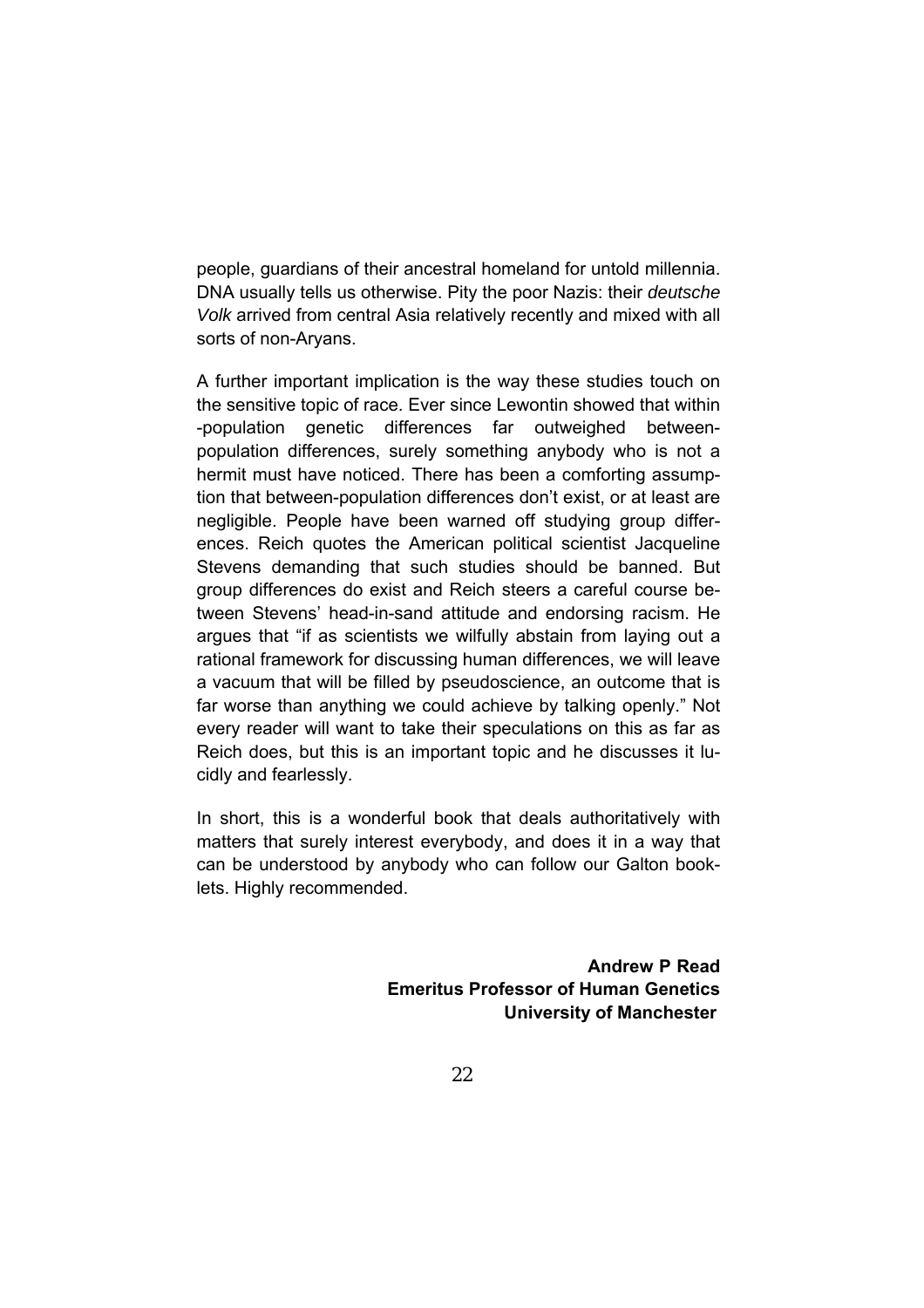#### **BOOK REVIEW**

Women in Science: 50 Fearless Pioneers Who Changed the World **Written and illustrated by Rachel Ignotofsky Hachette Children's Group** pp128 . Shortlisted for the Royal Society's Young People's Book Prize 2018

The immediacy of new technology has changed the way we access information. Younger people are less likely to sit and watch a long documentary, as it's so much easier to watch a short, targeted YouTube video to gather the same - if not more - information. Author and illustrator Rachel Ignotofsky has successfully applied this approach to her book. It provides an overview of the advancements in STEM (science, technology, engineering and maths) made by women since the  $19<sup>th</sup>$  Century, in a concise and visually appealing way. All 50 of the individual biographies have illustrations of characters, equipment, and doodles alongside extra facts. The text is also broken up with timelines, intricate diagrams, and hard-hitting stats about the underrepresentation of women in STEM throughout history. This makes the book accessible to a variety of ages and reading abilities.

At the end of the book, Ignotofsky states that her overarching goal is to inform the readers about the unmentioned innovators of our today. Moreover, she hopes to inspire the female scientists and engineers of future generations to pursue their passions and to utilise their inquisitive traits. However, I would recommend this book to all ages of both genders, in particular those interested in history, STEM, or even beautiful illustrations. Not only does it introduce you to (or remind you of) some great science facts, processes and theories; but it reveals the gripping, scarcely-told stories of women who worked in the shadows of their male counterparts.

The author's passion for STEM subjects and history is gloriously portrayed, leaving the reader with a sense of pride and inspiration, but also anger at the skewed representation of scientific advance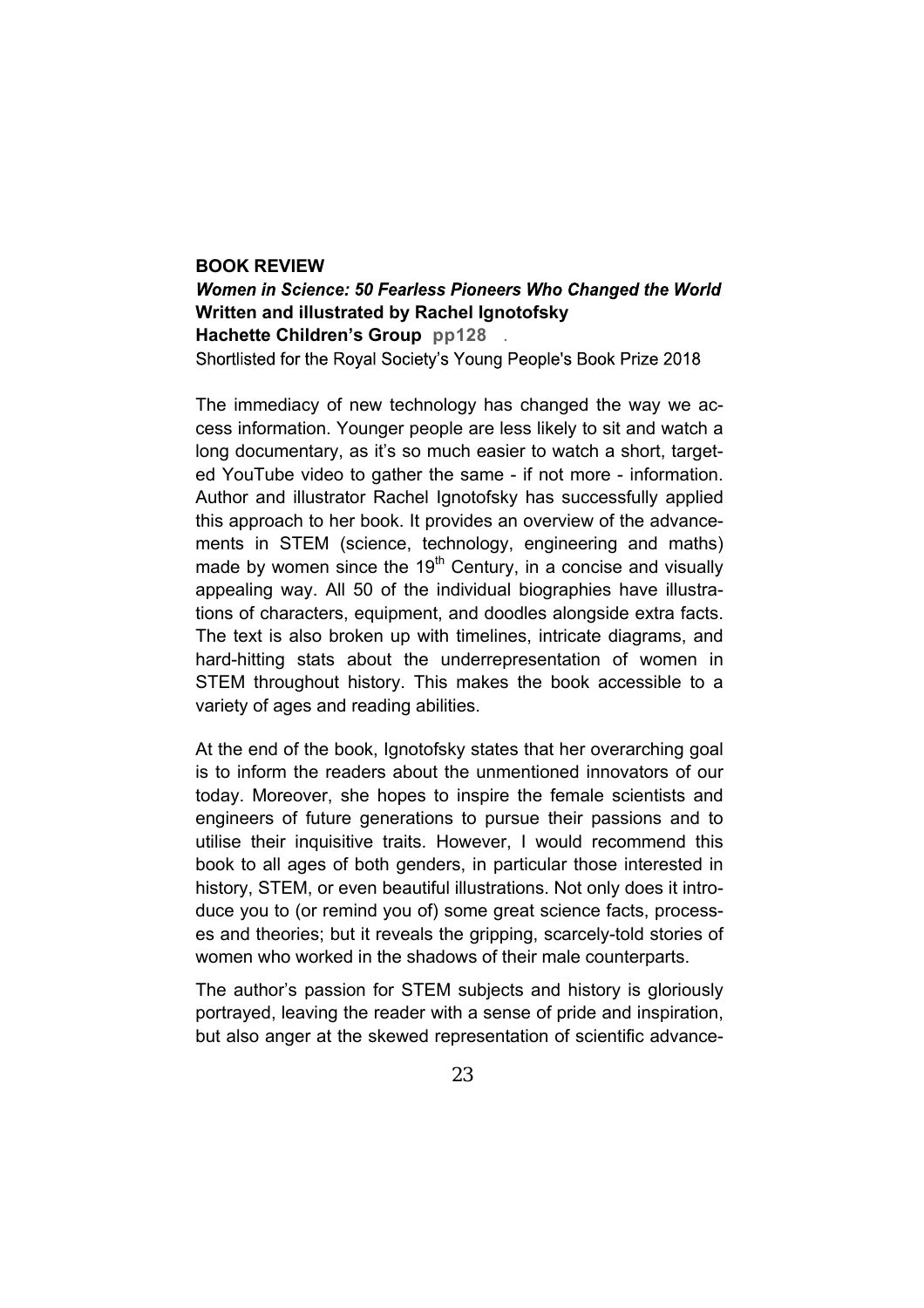ments. My A level Biology textbook lists the brilliance of Watson and Crick in their discovery of DNA structure, but it fails to mention that they looked at Rosalind Franklin's work and published her findings within their own. They later achieved the Nobel Prize, with Rosalind dying before the work was recognised as hers.

The quality of the text and illustrations is undeniable, but the book can be difficult to navigate. The names aren't in alphabetical or career-related order, so it may take a while to find who you are looking for. Regardless, I thoroughly enjoyed reading this book, since I had never previously heard of most of the women. It filled gaps in my knowledge that I never knew I had. Although, it also made me wish that my science and maths teachers were better artists! I highly recommend this book to all young aspiring scientists, technicians, engineers, and mathematicians.

> **Maddie Bristow A-level Student Reigate College, Surrey**

#### **African Society of Human Genetics 10th Scientific Meeting**

**Held in conjunction with the H3Africa Consortium and the National Society of Human Genetics of Egypt, November 2017, Cairo. Conference theme: Human Genetics and Genomics in Africa challenges for both rare and common genetic disorders**.

The tenth meeting of the African Society of Human Genetics (AfSHG) took place in Cairo ten years to the month after its fifth scientific meeting which was also held in Cairo. The spotlight in 2017 was on genetic disorders, a relatively neglected area of human genetics on the African continent where many countries lack the infrastructure or trained personnel to deliver clinical genetics services. This is a challenge, but one the AfSHG is willingly taking on through its hallmark approach of shared experience, collaboration and friendship.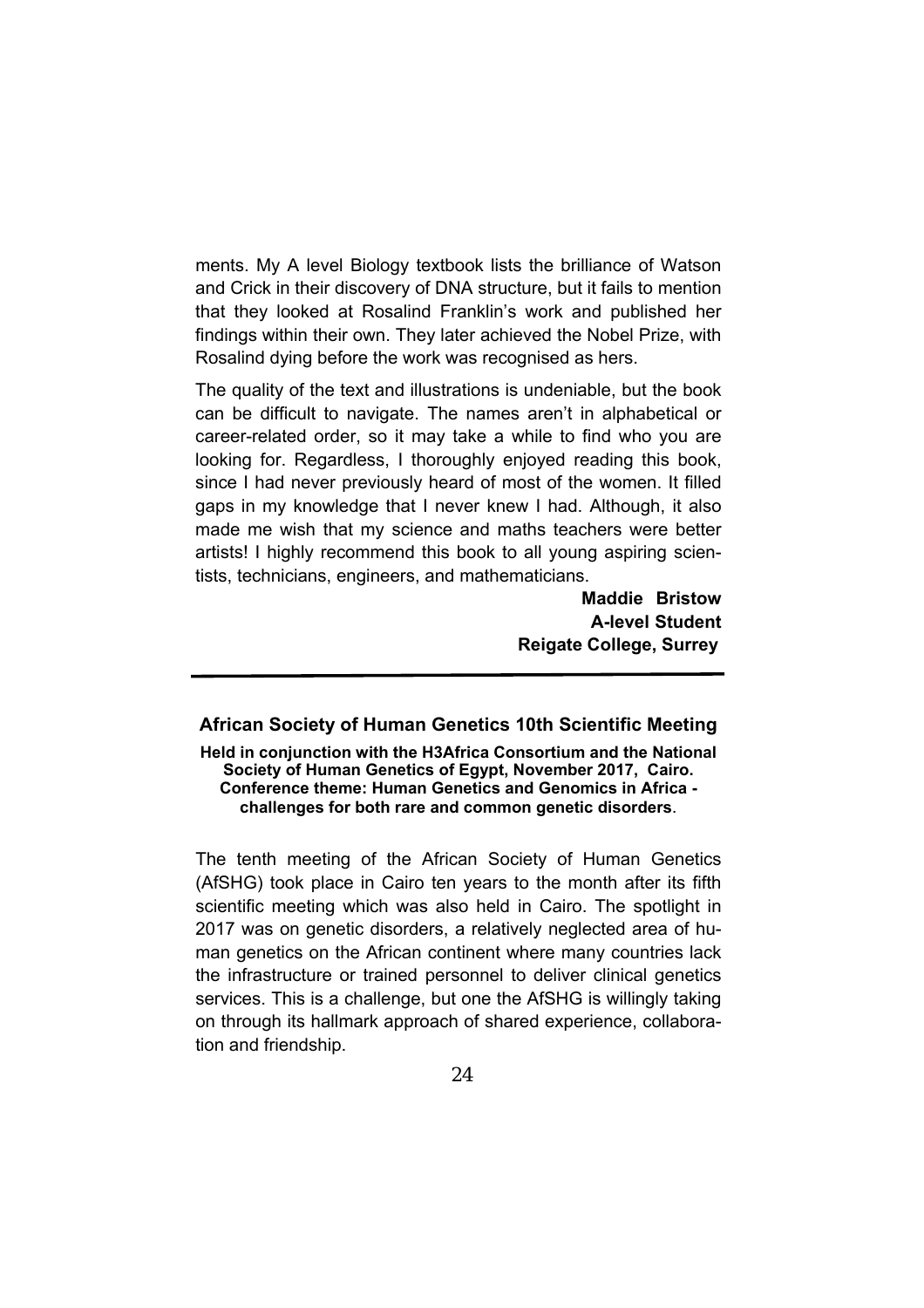Over 450 delegates from 38 countries, 19 of which were African, participated in the conference. The increasing global interest in African Genetics research and its role in health research and services was reflected in the contributions from delegates from European and Asian countries as well as the USA. Over half (54%) of participants were female.

During the opening ceremony, the audience was addressed by **Professors Amal Mohamed** (Chair of the Local Organising Committee), **Mona Abdel Razek** (Head of the Human Genetics and Genome Research Division at the National Research Center, Cairo), **Samia Temtamy** (President of NSHG), **Michele Ramsay** (president of the AfSHG), **Ambroise Wonkam** (representing H3A) and **Mahmoud Sakr** (President of the National Research Centre, Cairo). Inspirational talks were delivered by internationally renowned researchers on a range of topics including medical genetics and diagnostics, democratizing data-driven medicine, African genetic diversity in the dawn of precision medicine, stem cell medicine and genetics, ethics and bio-banking in African settings as well as sessions on infection, cancer, genetic blood disorders and neurogenetics. The programme included oral presentations selected from submitted abstracts.

The development of early career researchers (ECRs) has been an integral part of the AfSHG mission since the Society's inception and the AfSHG ECR forum was held, as has become traditional, the day before the start of the main scientific meeting. This event provided PhD students and less experienced post-doctoral scientists with the opportunity to present their work to each other and to a group of more senior investigators who offered support and mentorship. Prizes were awarded for the best talks and posters. The ECRs then attended the main meeting where the programme included workshops specifically for them. Topics included next generation sequencing pipelines and data control, single variant and gene based analysis and gene co-expression network analysis and differential expression analysis. The Galton Institute's generous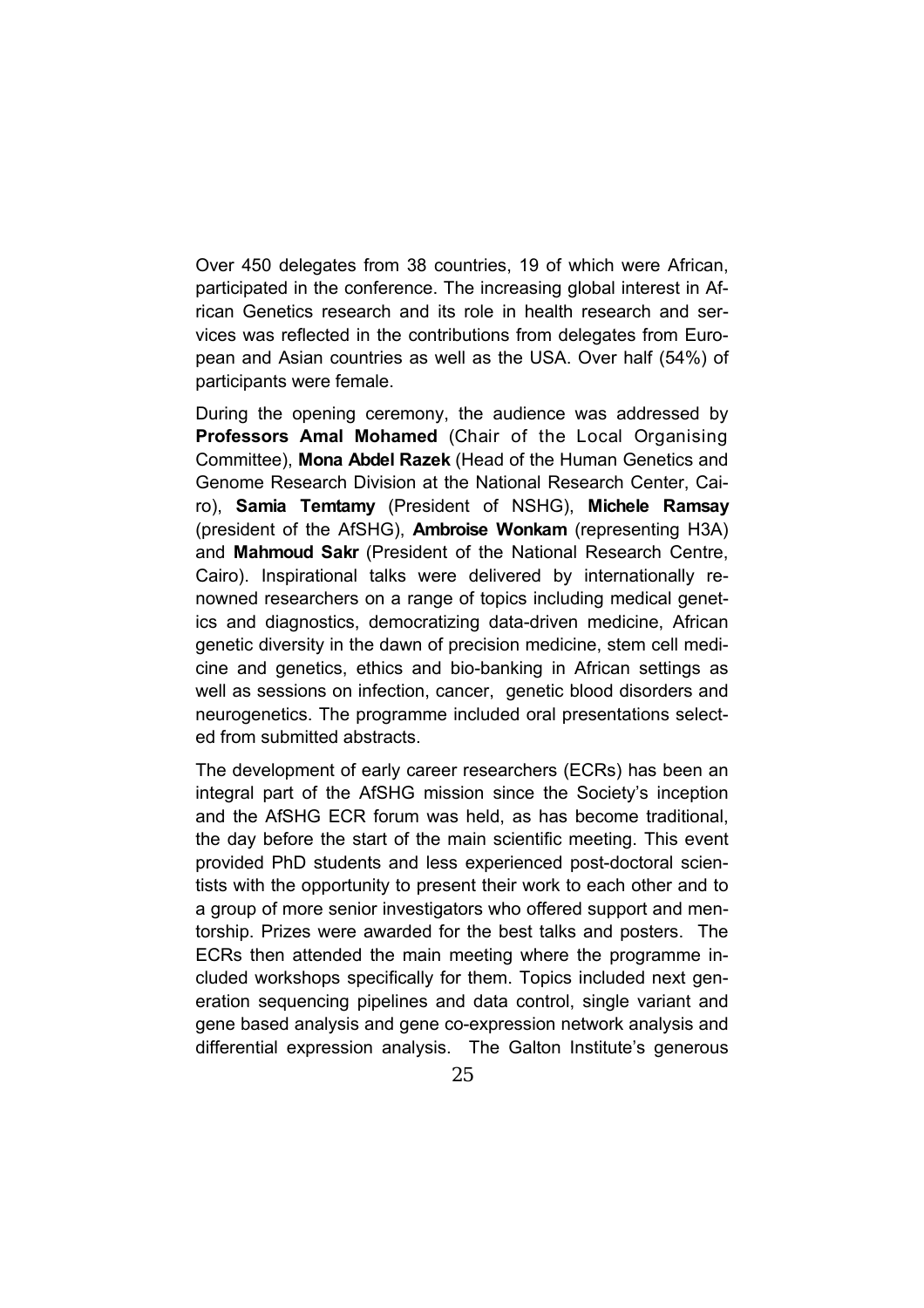support enabled the attendance of three African ECRs, selected for funding on the basis of the quality of their research abstract submissions.

Since the AfSHG was inaugurated in 2003, its scientific meetings have catalysed the formation of national Societies of Human Genetics in countries that have hosted the meetings (e.g. Senegal and Cameroon as well as Rwanda which will host the 11th AfSHG meeting in September 2018) as well as countries such as Mali and the Democratic Republic of Congo that are developing active genetics programmes in spite of challenging circumstances such as lack of infrastructure and trained health professionals. There are now seven national Societies with only the Southern African Society of Human Genetics existing before 2003. The AfSHG meeting in Cairo provided a forum where members of these Human Genetics Societies came together to report on their activities and to share progress, expertise and solutions thus providing support while addressing wide-ranging and complex challenges that African genetics researchers and clinicians face.

The aims of the AfSHG are to expand genetic and genomic research in Africa across the whole continent, to integrate its work with the work of other relevant societies, to increase collaboration both within the continent and externally, to increase awareness of human genetics and genomic research, to promote the development of effective public policy and to improve the translation of genetic knowledge into clinical practice throughout Africa. Given the logistical demands of working across the world's second largest continent and our limited Society resources, our scientific meetings are vital to enable us to meet these goals. We are extremely grateful for the on-going support of the **Galton Institute** through the award of a conference grant.

## **Melanie Newport University of Sussex On behalf of the African Society of Human Genetics**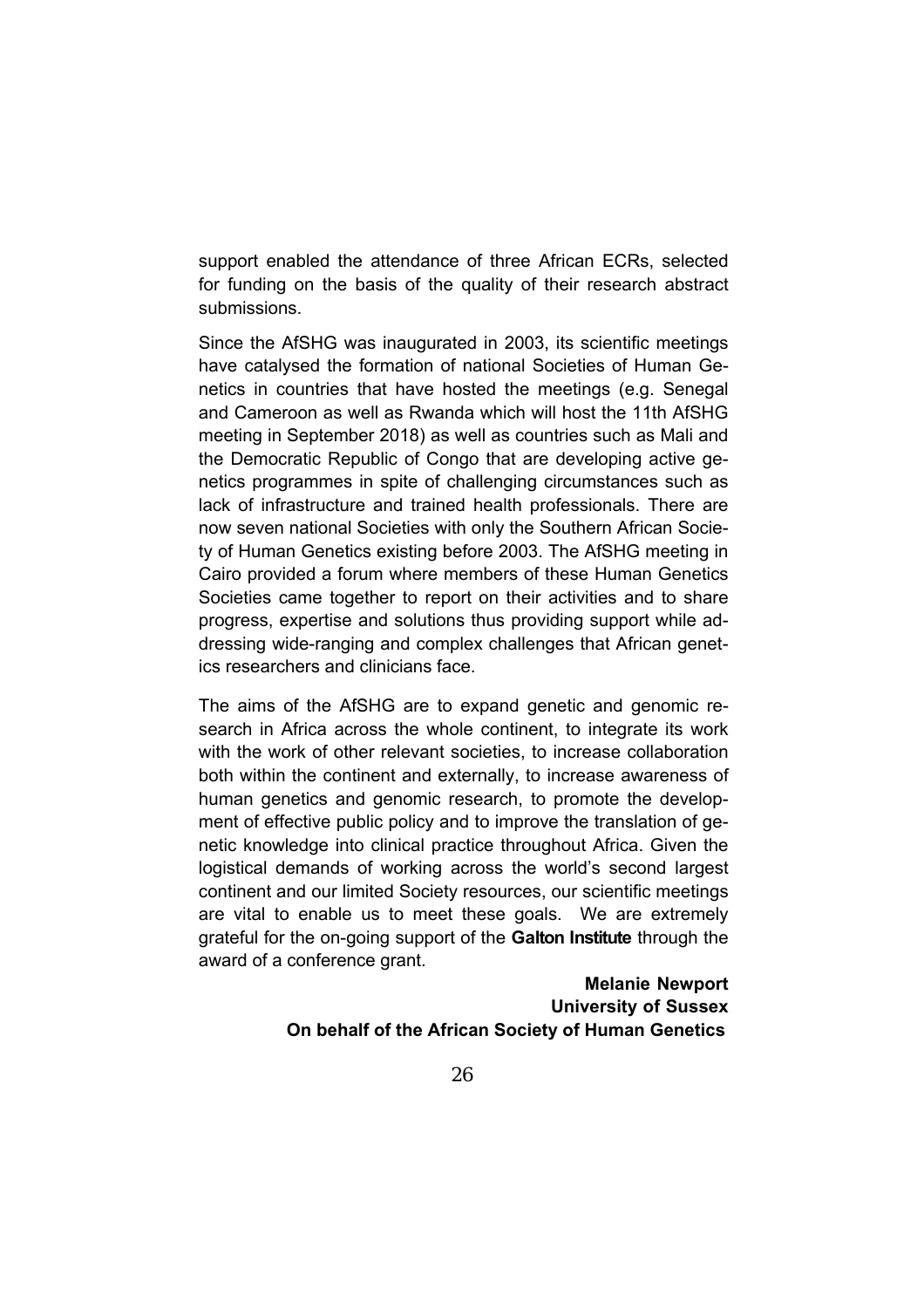#### **41st Research Students' Conference in Probability and Statistics 24-27 July 2018, Sheffield, UK**

The RSC annual conference is held for PhD students researching any area of probability or statistics. This year's conference consisted of 90 talks by students across a huge array of topics such as Ecology, Statistical Biology, Stochastic Processes, Big Data and Bioinformatics. We had attendees from UK, France, Turkey, Germany, Pakistan and New Zealand.

Day one of the conference consisted of our four invited speakers: **Professor Ruth King** (Edinburgh), who discussed a Bayesian approach to population ecology, **Professor Peter Diggle**  (Lancaster), who spoke about the modelling of spatial-temporal point processes, **Professor Richard Wilkinson** (Sheffield), gave an overview of uncertainty quantification and reliability, and **Dr Cécile Mailler** (Bath), gave us a tour through the history and applications of Póly Urn processes.

Days two and three were filled with our students' talks taking over three lecture halls in the University of Sheffield. We had a large variety of presentations from rare data modelling to modelling phenomena using differential equations.

The RSC provides a platform for students to present their work, get comfortable asking questions to speakers and network with their peers and future collaborators. With this in mind we put on a number of social activities for the attendees such as a wine reception, conference dinner, BBQ, climbing, trampolining and a cocktail masterclass!

Day three concluded with our wine reception which doubled as the poster session in which we had 50 research posters presented. The audience consisted of our students, the staff of the Prob